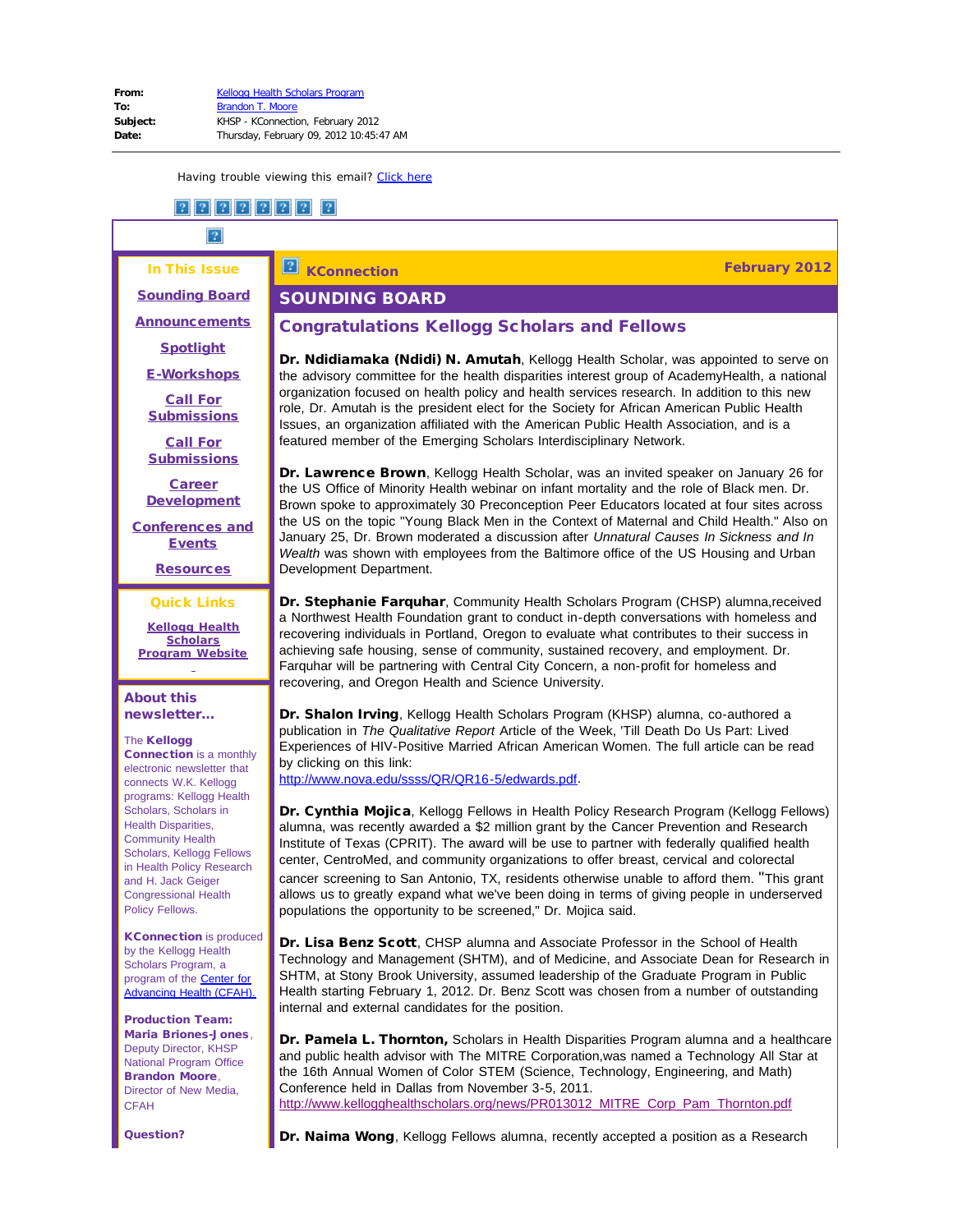<span id="page-1-0"></span>Have you moved? Have you found a new job? Is there a research question you would like feedback on? Any recent publications? Do you have any experience or advice to share? Let us know! Email: [healthscholars@cfah.org](mailto:healthscholars@cfah.org)

#### <span id="page-1-1"></span>Contributions:

To contribute information, resources or announcements to Kellogg Connection, e-mail [kconnection@cfah.org.](mailto:kconnection@cfah.org)

#### *Do We Have Your Most Updated Contact Information?*

Please update our files if your email or mailing address has changed or will change. We want to keep our Scholars network as up-to-date and wellconnected as possible! Please send any changes to [mbjones@cfah.org](mailto:mbjones@cfah.org) or [healthscholars@cfah.org.](mailto:healthscholars@cfah.org)

and Evaluation Program Officer with the Robert Wood Johnson Foundation in Princeton, NJ. She will start her position in mid-February and will be responsible for all of the research and evaluation activities of the Public Health Team including their programs in public health systems and services research, public health law, county health rankings, health impact assessment, and public health accreditation and quality improvement.

#### [back to top](#page-0-1)

# ANNOUNCEMENTS

Mark your calendars! The 2012 KHSP Annual Meeting will be held June 6-8, 2012, at Hotel Palomar in Washington, DC. Annual meeting details are forthcoming.

Opportunity to disseminate your research findings -- The Center for Advancing Health's Health Behavior News Service (HBNS) is on the lookout for the latest research on health disparities and population health. HBNS looks to Kellogg Scholars (current and alums) and Fellows for original, health-related research such as randomized controlled trials, surveys and large pilot programs that bring attention to, explore causes of, and demonstrate interventions for health disparities. If a peer-reviewed journal has accepted your study for future publications, please email your manuscript or early draft to Marie Briones-Jones (mbiones@cfah.org) and Barbara Krimgold ([bkrimgold@cfah.org](mailto:bkrimgold@cfah.org)). Barbara and Marie will share it with Kelly Malcom, HBNS editor, to see if your study fits the news service niche.

#### [back to top](#page-0-1)

# SPOTLIGHT ON KELLOGG SCHOLARS NETWORK

Meet Kellogg Health Scholar, Rebecca E. Hasson, PhD...

Dr. Rebecca Hasson received her Bachelor's, Master's and Doctoral degrees from the Department of Kinesiology at the University of Massachusetts, Amherst. During her graduate career, Rebecca worked in both the Physical Activity & Health and Energy Metabolism laboratories. Her previous work focused on developing and validating objective techniques to assess habitual physical activity in children and adults as well as investigating racial differences in the metabolic and psychological responses to exercise. After graduating, Rebecca completed a postdoctoral research fellowship at the University of Southern California's Childhood Obesity Research Center (USC-CORC). At USC-CORC, she examined racial/ethnic differences in cancer-related metabolic risk factors, and the role that behavioral interventions play in improving these metabolic risk factors in African-American and Latino youth.

Rebecca is currently completing a second postdoctoral fellowship at the University of California at San Francisco's Center on Social Disparities in Health (UCSF-CSDH) as a W.H. Kellogg Health Scholar. At UCSF-CSDH, Rebecca's current research incorporates her previous and current training in exercise physiology, endocrinology, metabolism, pediatric obesity, health disparities, and population heath to examine the relationships between culture, stress and cancer-related metabolic risk factors. In 2012, Rebecca will join the University of Michigan's faculty as an Assistant Professor in the Schools of Kinesiology and Public Health. Her long-term career goals include a leadership role at the National Institutes of Health where she can play an active role in shaping the agency's research on health disparities.

Throughout her academic career, Rebecca has been extensively involved with the American College of Sports Medicine (ACSM) and American Public Health Association affiliate organizations. She serves on ACSM's ad-Hoc Committee on Diversity Action and Exercise is MedicineÔ Committee on Underserved Populations. She is currently serving as President of the Society for the Analysis of African-American Public Health Issues, and works with fellow researchers and policy makers on the Joint Policy Committee of the Societies of Epidemiology. In addition, Rebecca is the Health and Wellness Advisor for City Scholars Foundation®, a community-based organization in Los Angeles, California. Together, these research and service opportunities have uniquely prepared Dr. Hasson to be become an active and promising academic researcher and leader in the field of minority health.

Regarding the impact of the Kellogg Health Scholars Program on her career, Rebecca states: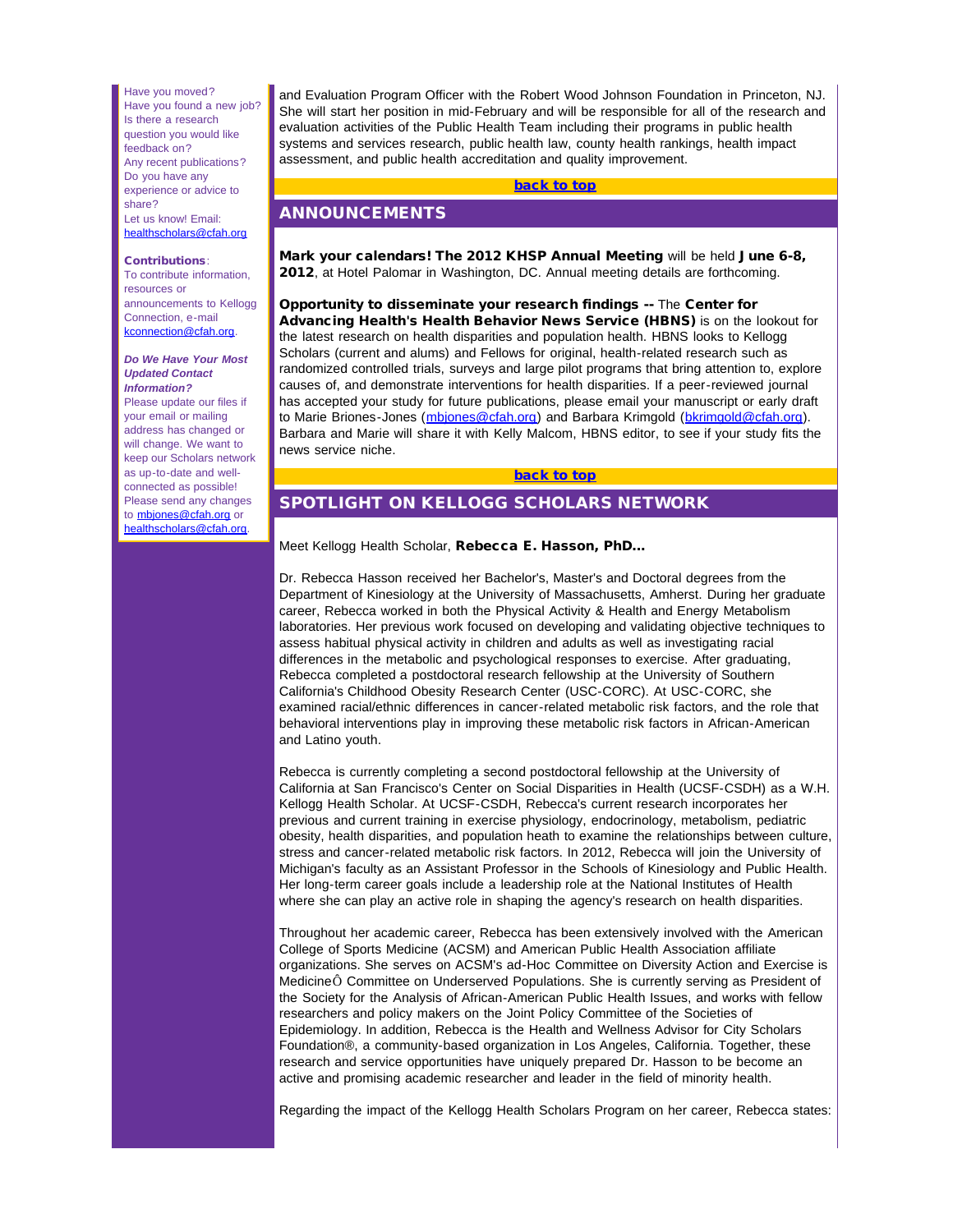<span id="page-2-0"></span>*Through my participation in the Kellogg Health Scholars Program, I have been able to both integrate my research training in and professional experiences into a meaningful academic career committed to reducing health disparities in racial and ethnic minority communities. The peer-mentoring and one-on-one advising that I received at both Harvard University and UCSF during my Kellogg training was invaluable. I gained a better understanding of the social determinants of health which has enabled me to bring my skills as a health disparities physiologist to a transdisciplinary research team to better examine the metabolic responses to socioeconomic position, culture and racism in ethnic minority populations. These experiences have provided me with the opportunity to work with policy makers and have improved my ability to effectively advocate for social change through the translation research into policy.*

#### [back to top](#page-0-1)

# ARCHIVED KHSP E-WORKSHOPS

<span id="page-2-1"></span>The archived KHSP e-workshops are taped from the live e-workshops of the Kellogg Health Scholars. These live electronic workshops are intended to bring Kellogg Health Scholars together between face-to-face networking meetings to explore topics of mutual interest. Its purpose is to form closer networks between the Kellogg Health Scholars and to provide to them and the Kellogg Community of Scholars support and resources for career development.

Access to archived e-workshops is STRICTLY LIMITED to Kellogg Health Scholars, Kellogg Fellows in Health Policy Research (current and alumni), Scholars in Health Disparities and Community Health Scholars program alumni and H. Jack Geiger Congressional Health Policy Fellows program alumni. The contents of these e-workshops are confidential. These archived presentations should not be accessed, copied or forwarded by/to any individuals other than group of scholars, fellows and scholar/fellow alumni that have been identified.

To listen to the archived presentations and download materials, visit [http://bit.ly/f8TRa1.](http://r20.rs6.net/tn.jsp?llr=5gytkqcab&et=1109261311711&s=1&e=0019XB6j_nEkoyDTasfKfy9RocVfzCvr6aWD10v6dNNX508xxpU4XJXhDxNScVY_AdHzSD8WQCEfmNu4biFsiRGfvMjqiecKmRn4n76ymmnT2cniJR0eMN0kUSsW4HdwiL-DaT8htIT3-o=) For login and passcode information, please contact Brandon Moore at **bmoore@cfah.org**.

#### [back to top](#page-0-1)

## FUNDING

California Breast Cancer Research Program Cycle 18 Community Research Collaboration Awards Deadline: February 15, 2012

<span id="page-2-2"></span>The California Breast Cancer Research Program is accepting applications through Feb 15 for Cycle 18 Community Research Collaboration (CRC) Awards. They intend to invest up to \$2.0 million dollars in CRC awards. Funded awards will begin August 1, 2012. Funding is available for two types of CRC awards:

CRC Pilot award -- The CRC Pilot award supports the initial phase of the project, which includes strengthening collaborations, developing feasible methods and tools, and collecting pilot data. 18 months maximum duration. Budget cap for total project direct costs is \$150,000.

CRC Full award -- The CRC Full award funds projects with a fully developed research plan and supporting preliminary data, carried out by a well-integrated, experienced team of scientists and community members. 3 years maximum duration. Budget cap for total project direct costs is \$600,000. For more information, visit [http://bit.ly/wVy0jQ](http://r20.rs6.net/tn.jsp?llr=5gytkqcab&et=1109261311711&s=1&e=0019XB6j_nEkowAg3JKGR9o-SZ_1l51B9VQfNphWX8cAZkZBds7J1gdkBROQqwxVxBJdd7LgBs2MV8bzZKFp1B_gTTchsjI_svbmu_TpoA3izc=).

[back to top](#page-0-1)

# CALL FOR SUBMISSIONS

Call for Abstracts - Intercultural Cancer Council

12th Biennial Symposium on Minorities, the Medically Underserved & Health Equity

*Empowering Communities in the Era of Health Care Reform* Hilton Americas Houston

Houston, Texas June 27 - July 1, 2012

Deadline: February 29, 2012

Plans are well underway for Celebrating the 25th Anniversary of the Symposium Series. In 1987, the Biennial Symposium on Minorities and Cancer was launched in Houston, Texas to coincide with the launching of National Minority Cancer Awareness Week. In 1995, with the launching of the Intercultural Cancer Council, the Symposium Series moved to Washington, D.C. and was renamed the Biennial Symposium on Minorities, the Medically Underserved &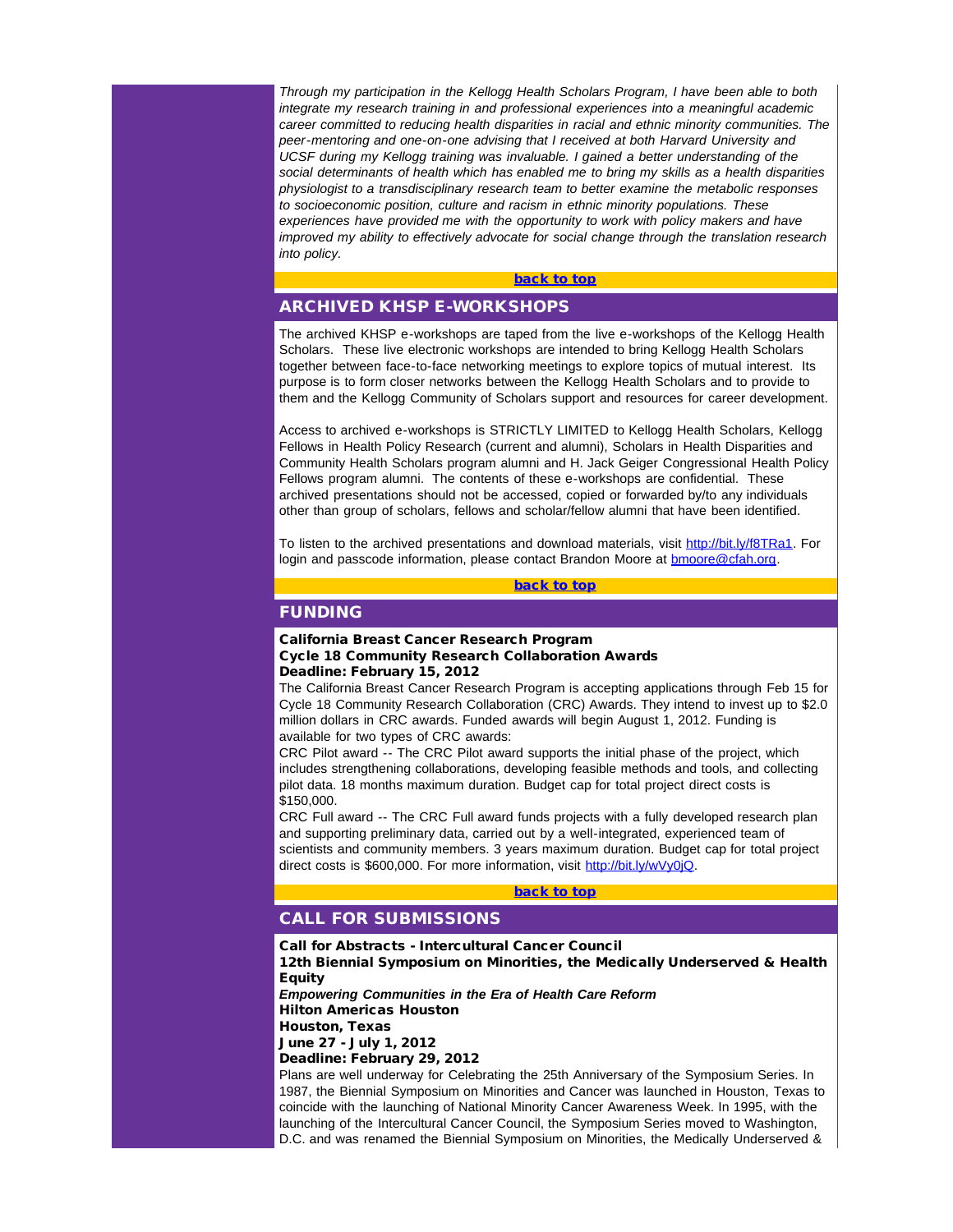Cancer. This renaming was in recognition of cancer being a national issue that needed to be on the forefront of America's health agenda. Following the 2008 Biennial Symposium on Minorities, the Medically Underserved & Cancer, a decision was made to host regional meetings around the country and bring everyone back together in 2012. In 2012, the Symposium Series has returned to Houston, its city of origin. Houston has one of the most diverse populations in the country and the largest medical complex in the world. Since cancer is only one of many health disparities faced by minority and underserved individuals, the 2012 meeting will not limit its discussion to only cancer issues. It will be hosted by the Center for Health Equity & Evaluation Research (a joint venture of the University of Houston and The University of Texas MD Anderson Cancer Center) and the Intercultural Cancer Council. We appreciate everyone's enthusiasm for our Symposium Series and hope you'll join us in Houston for the 25th Anniversary of the Biennial Symposium on Minorities, the Medically Underserved & Health Equity.

Instruction for Abstract Submission & Registration: Click on

[http://iccnetwork.org/symposium/index.html](http://r20.rs6.net/tn.jsp?llr=5gytkqcab&et=1109261311711&s=1&e=0019XB6j_nEkowItDMbpofg6QAFlu0bD7chzE4h-vZPFOEFibzuRqxQi23lxRVp0aSU2SlVwJi7Q6NYlOeYPLq-WAiGMHpDgaAG2HNN5lPoAZRKueMi8sRoBaAA8oCZnaC0PD9lIKPQsgE=). Conference information will be on your left hand side.

#### Call for Nominations - The Jacobs Foundation Klaus J. Jacobs Research Prize 2012 Deadline: March 15, 2012

The Jacobs Foundation is inviting nominations for the Klaus J. Jacobs Research Prize 2012. The prize in honour of the Jacobs Foundation's late founder Klaus J. Jacobs is awarded annually in the first week of December in Zurich, Switzerland. The Klaus J. Jacobs Research Prize awards outstanding scientific contributions of individuals from all disciplines aiming at the improvement of young people's development and perspectives worldwide. The prize is endowed with 1 Mio. Swiss Francs, of which 900,000 Swiss Francs are for use in a research project, 100,000 Swiss Francs are for related costs, such as travel, networking, and dissemination. The prize addresses scholars from all countries who have achieved major breakthroughs in understanding and contributing to child and youth development and at the same time have the potential to advance the field by actively conducting research. An international jury will choose the laureate from the pool of nominated candidates. The following individuals currently form the jury: Professor Albert Bandura, Stanford University, USA Professor Monique Boekaerts, Leiden University, the Netherlands Professor Thomas W. Boyce, University of British Columbia, Canada Professor Jeanne Brooks-Gunn, Columbia University, USA Professor Meinrad Paul Perrez, University of Fribourg, Switzerland Professor Anne C. Petersen, University of Michigan, USA Professor Rainer K. Silbereisen, Friedrich Schiller University Jena, Germany Professor William Julius Wilson, Harvard University, USA. Your support in the nomination process would be very much appreciated. Please have your nomination submitted by 15 March 2012 at the latest. Should you have any questions, do not hesitate to contact Gelgia Fetz, Jacobs Foundation, at [gelgia.fetz@jacobsfoundation.org.](mailto:gelgia.fetz@jacobsfoundation.org?) Details at [http://bit.ly/xKBRTS.](http://r20.rs6.net/tn.jsp?llr=5gytkqcab&et=1109261311711&s=1&e=0019XB6j_nEkowSc--syTuHQWwl3GifxrVpTVKOsF_w82vGn5HOqbpBFBNjMjvr3xiuN1FhjMib4E7A0ibjanSq5MpYqVenPAAhQ5V_pRQi9sc=)

Call for Proposals - National Latina/o Psychological Association (NLPA) and Montclair State University 2012 NLPA Biennial Conference - Recognizing Our Differences & Promoting Unity: Diversity Among Latinas/os The Heldrich Hotel in New Brunswick, NJ. October 11-13, 2012 Deadline: March 15, 2012

[www.nlpa.ws](http://r20.rs6.net/tn.jsp?llr=5gytkqcab&et=1109261311711&s=1&e=0019XB6j_nEkoxcskHge8OUxWMJ1dbBAyo8UW7zKPVK_XIbE-9sSXp2UJ9csp-Om681liksxWkt5waXpybu0pTwOqTap4rQOc-b)

The National Latina/o Psychological Association (NLPA) in collaboration with Montclair State University invites you to the 2012 NLPA Biennial Conference. The conference theme is: Recognizing Our Differences & Promoting Unity: Diversity Among Latinas/os. *The mission of NLPA is to generate and advance psychological knowledge and foster its effective application for the benefit of the Latina/o population.* The 2012 NLPA Biennial Conference focus is on the intersections of Latina/o culture with multiple identities including, but not limited to race, class, gender, sexual orientation, able*-*bodiedness, age, and religion/spirituality. The conference will bring together a diverse group of scholars, practitioners, educators, policy makers, and students in mental health to explore issues of diversity inclusion in Latina/o psychology. The conference aims to create spaces for dialogue, promote the sharing and celebration of scholarship, and encourage unity. Program proposals that emphasize active interaction among presenters and the audience, along with the integration of diverse perspectives will be given particular priority. While proposals pertaining to the overall conference theme will be given priority, we invite submissions that represent all areas of theory, research, and practice in Latina/o psychology. The NLPA Listserv can be used to develop collaborative proposals. Collaborative proposals with members from other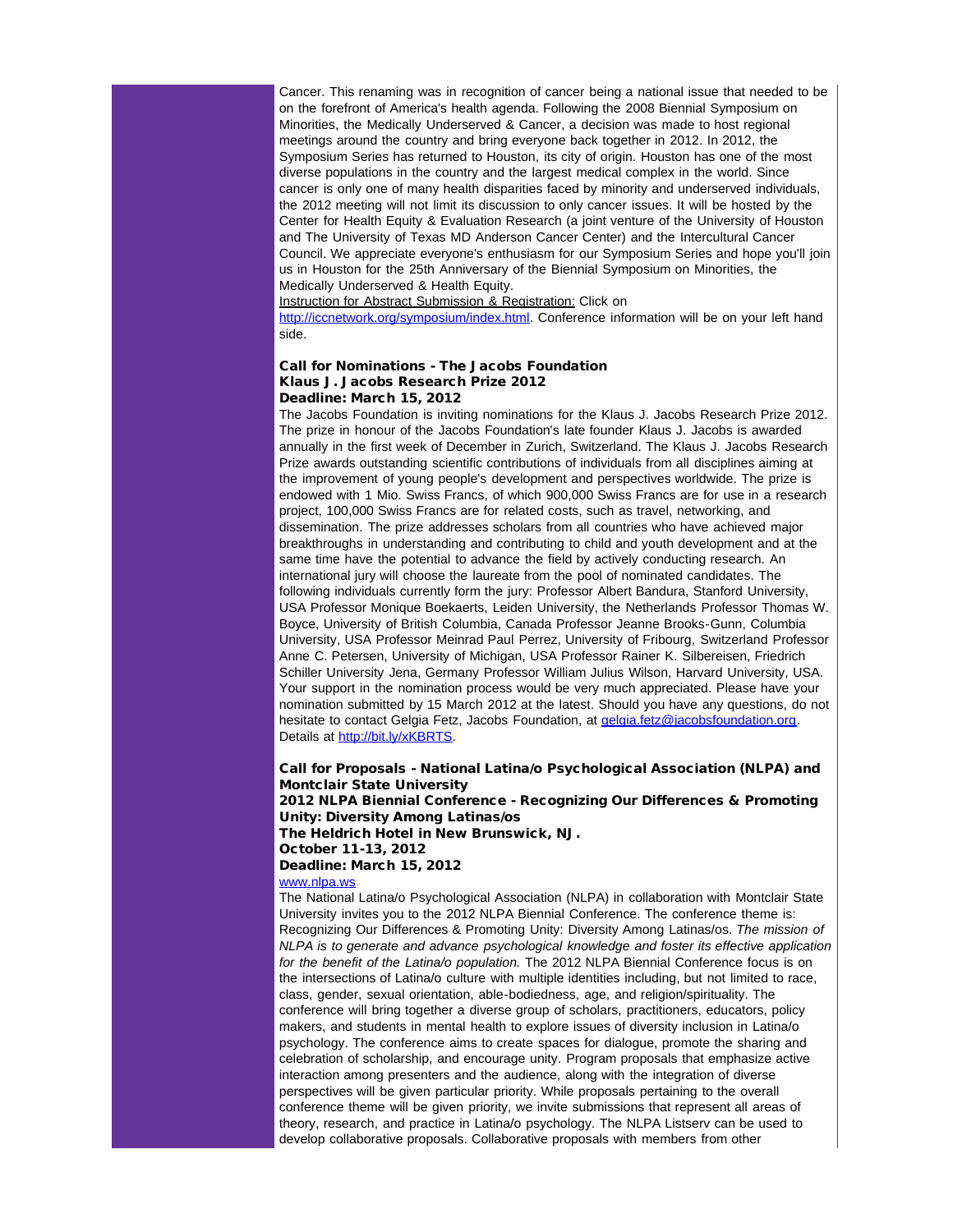organizations are most welcome. Instructions for Preparing Program Submissions: To submit a proposal, please visit www.nlpa.ws. The system will be ready to accept proposals on or about January 20, 2012. The deadline for receipt of program proposals is: 11:59 PM (EST), March 15, 2012.

Program Formats:

\**Paper* sessions focus on the author's contribution to clinical practice, research and/or theory as developed for formal presentation.

\**Symposia* provide a forum for discussion, debate, and explication of diverse perspectives as they pertain to significant issues in the field. Symposia may be used to present practice, research, and/or practice themes. Proposers should allow significant time for discussion and audience participation. A symposium should be composed of no fewer than three separate presentations. A discussant may be included as one of the three, but is not required. \**Roundtable Discussions* provide an alternative forum for discussion and debate of a specific issue. This format is especially appropriate for sessions in which the presenters' role is to facilitate the audience's exploration of the issue. One or more facilitators may lead a roundtable discussion.

\**Workshops* provide a means to teach new skills of relevance to the field. One or more instructors may teach a workshop.

\**Poster Presentations* focus on the presentation of the author(s) contribution to theory, research, and/or practice through illustrative materials displayed on posters. The presenter(s) remain with his/her poster during specific time of the conference so that viewers may have the opportunity to ask questions and exchange ideas.

Instructions & Guidelines for Completing Program Proposals: All submitters and related authors will have to create an account with All Academic, Inc. The following information will be needed to create an account: names, affiliations, addresses, and e-mail addresses. All abstracts should be submitted through the All Academic, Inc. Submission Portal. *The system will be available to accept proposals on or about January 20, 2012.*To submit a proposal, please visit www.nlpa.ws and visit the 2012 biennial conference page. All Academic, Inc. provides menus and additional directions for submitting proposals. The following information must be provided:

\*Format proposed (e.g., paper, symposium, roundtable, workshop, poster) \*Title of presentation (15 word maximum)

\*Abstract

\*Papers: 500 word abstract

\*Symposia: 150 word overview plus 500 word abstract per presentation and three learning objectives

\*Roundtable Discussion: 500 word abstract

\*Workshop: 500 word abstract and three learning objectives

\*Posters: 500 word abstract

Participants must bring their own laptop computers: Please have all the information collected before logging on and have all your authors create an account before you submit your proposal. Please allow approximately 30 minutes to complete the proposal online; you may edit or add to your proposal at any time up until the due date of March 15, 2012. If you are submitting a proposal for a symposium, *it is strongly recommended that all abstracts be entered by just one person. Be sure to have all information, including complete, up to date contact information and accurate email addresses for all authors before beginning the process*. You will be notified by e-mail that your proposal was received. All proposals will receive blind reviews by at least two members of the program committee. Authors will be notified by e-mail or regular mail on or about May 15, 2012, regarding whether submissions were accepted.

Conference Site Information: The conference will take place at The Heldrich Hotel in New Brunswick, NJ. The pre-conference day will be on Thursday, October 11, 2012. The conference will open on Thursday evening (10/11) with an opening reception and a poster session and proceed with a two full day conference on October 12th and 13th. Conference registration includes admission to all sessions, the opening reception on Thursday, continental breakfast and lunch on Friday and Saturday, and the Awards Dinner Banquet on Saturday.

Further details about conference registration, including travel arrangements and information about conference accessibility, will be provided on the NLPA web site ([www.nlpa.ws](http://r20.rs6.net/tn.jsp?llr=5gytkqcab&et=1109261311711&s=1&e=0019XB6j_nEkoyWxzrIjpHVtBTmopGsWUaBZWTB9OOc3Kt3wP31RvdAKit7bbCqJVgrvNosNjbpSJ72AY3hjFCKYezjb8K0-LXTFbFSlEpd_7U=)). *All presenters must register for the conference and pay full registration fees.*

Additional Information:Questions related to the program, can be directed to the Program Chair, Dr. Hector Y. Adames at [hadames@thechicagoschool.edu](mailto:hadames@thechicagoschool.edu) or at 312-467-2305. For general conference-related inquiries, please contact Dr. Milton Fuentes at [fuentesm@mail.montclair.edu](mailto:fuentesm@mail.montclair.edu) or at 973-655-7967.

Call for Papers - *Public Health Reports*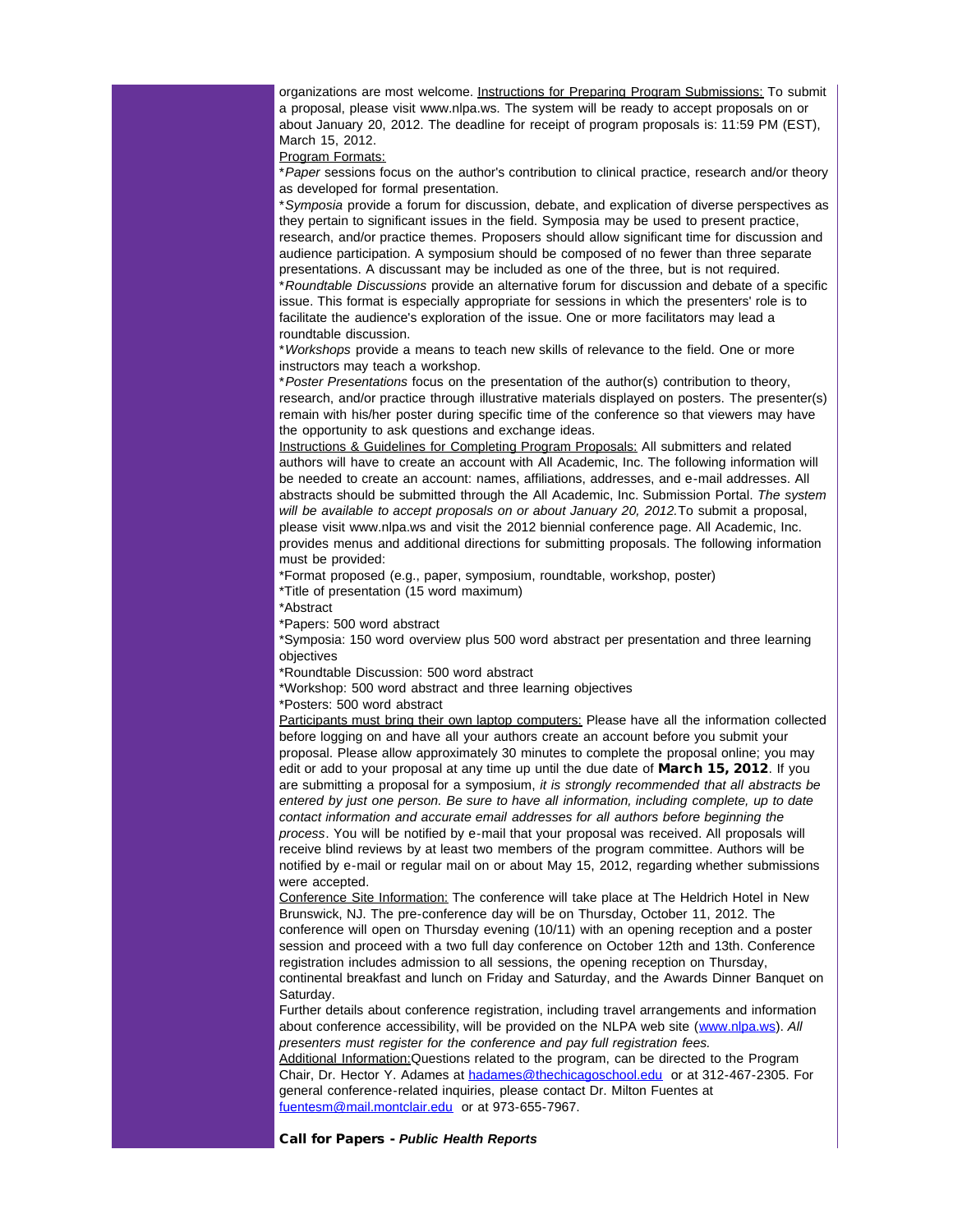# Supplement on Applying Social Determinants of Health to Public Health **Practice**

# Deadline: May 1, 2012

Public Health Reports (PHR) is inviting papers for a Supplement on Applying Social Determinants of Health (SDH) to Public Health Practice. The guest editors for this Supplement are Drs. Hazel D. Dean, Kim M. Williams and Kevin A. Fenton. Dr. Dean is Deputy Director of the U.S. Centers for Disease Control and Prevention, National Center for HIV/AIDS, Viral Hepatitis, STD, and TB Prevention (NCHHSTP). Dr. Williams, a Behavioral Scientist in the Division of HIV/AIDS Prevention, NCHHSTP, serves as Co-Chair of the NCHHSTP Health Equity Work Group. Dr. Fenton is Director, NCHHSTP, CDC. The editors seek manuscripts that advance scientific knowledge and illustrate how public health professionals can address SDH across a range of public health activities that promote health equity among populations most disproportionately impacted by infectious and/or chronic diseases. Manuscripts may be analytic or descriptive in format and should report on SDH approaches in public health research, surveillance, communication, policy, program, capacity building, or partnership activities. The goal for the Supplement is to highlight best practices in addressing SDH across a broad range of public health activities. Manuscripts addressing the following broad range of topics are requested:

\* Partnerships, particularly multisectoral, that address SDH and contribute to health equity; \* Design of policies, programs, and interventions to address SDH and contribute to health

equity; \* Specific policies and interventions from health or other sectors designed to address SDH and contribute to health equity, with priority placed on those with demonstrated effectiveness; \* Implementation and scale-up of effective interventions that address SDH;

\* Measurement, monitoring, and evaluation of the impact (anticipated and unanticipated) of policies, programs, and interventions on SDH and health equity, including development of innovative approaches;

\* Capacity building at the program and/or organizational level to address SDH and contribute to health equity; and

\* Best practices for communicating about disproportionately impacted populations, populations at high-risk for infectious and/or chronic diseases, health disparities, SDH, or health equity.

Manuscript requirements: Articles in PHR are typically 3,000 words in length. All manuscripts will be reviewed by the PHR Special Editorial Committee (SEC) for this Supplement. The SEC determines which manuscripts are sent for external peer review and which manuscripts will then be published in the Supplement. Deadline for submission: May 1, 2012. The anticipated publication date for this PHR Supplement is May/June 2013. Submission of manuscripts: Manuscripts for this Supplement should be e-mailed to

<span id="page-5-0"></span>[manuscripts@publichealthreports.org](mailto:manuscripts@publichealthreports.org?). Please include "Applying Social Determinants of Health (SDH) to Public Health Practice" in the subject line of the e-mail. If you have any questions about this Supplement, please contact Dr. Hazel Dean (404-639-8000; [HDean@cdc.gov](mailto:HDean@cdc.gov?)). For questions about PHR, please contact the Managing Editor, Julie Keefe (513-232-3190; [JKeefe@cdc.gov](mailto:JKeefe@cdc.gov?)). PHR is a peer-reviewed journal of the U.S. Public Health Service and the U.S. Surgeon General. It is published in collaboration with the Association of Schools of Public Health. PHR is the oldest journal of public health in the U.S. and has published since 1878. The journal is widely distributed internationally, and is indexed by MEDLINE/Index Medicus, Current Contents, EMBASE/Excerpta Medica, Pais International, and LexisNexis. More information on the journal, including author guidelines, is available at [www.publichealthreports.org](http://r20.rs6.net/tn.jsp?llr=5gytkqcab&et=1109261311711&s=1&e=0019XB6j_nEkozTFltX0jRJ-EUMysVEgsUi4WHctMMMOfPZpjwhsc_5JawBccqFOvc6lg3M5_pnzpXsAkgHSscAt-bABaB6MgRhBQygT8qX0wZnRro6U2c3AA==).

#### [back to top](#page-0-1)

# CAREER DEVELOPMENT

# Centers for Disease Control and Prevention, National Center for Health Statistics, Hyattsville, MD

# Service Fellow, Office of Analysis and Epidemiology

The Centers for Disease Control and Prevention's (CDC's) National Center for Health Statistics (NCHS) in Hyattsville, Maryland, is seeking a Service Fellow in biostatistics or epidemiology in its Office of Analysis and Epidemiology (OAE), Health Promotion Statistics Branch (HPSB). The Service Fellow will work closely as part of a team of HPSB analysts who are responsible for collecting, analyzing, and presenting data for national health promotion and disease prevention initiatives, primarily Healthy People 2020 and the National Prevention Strategy. Major duties will include examining trends and disparities in national health objectives over time and across sociodemographic groups; preparing data charts that summarize the status of objectives for departmental reports and meetings; presenting original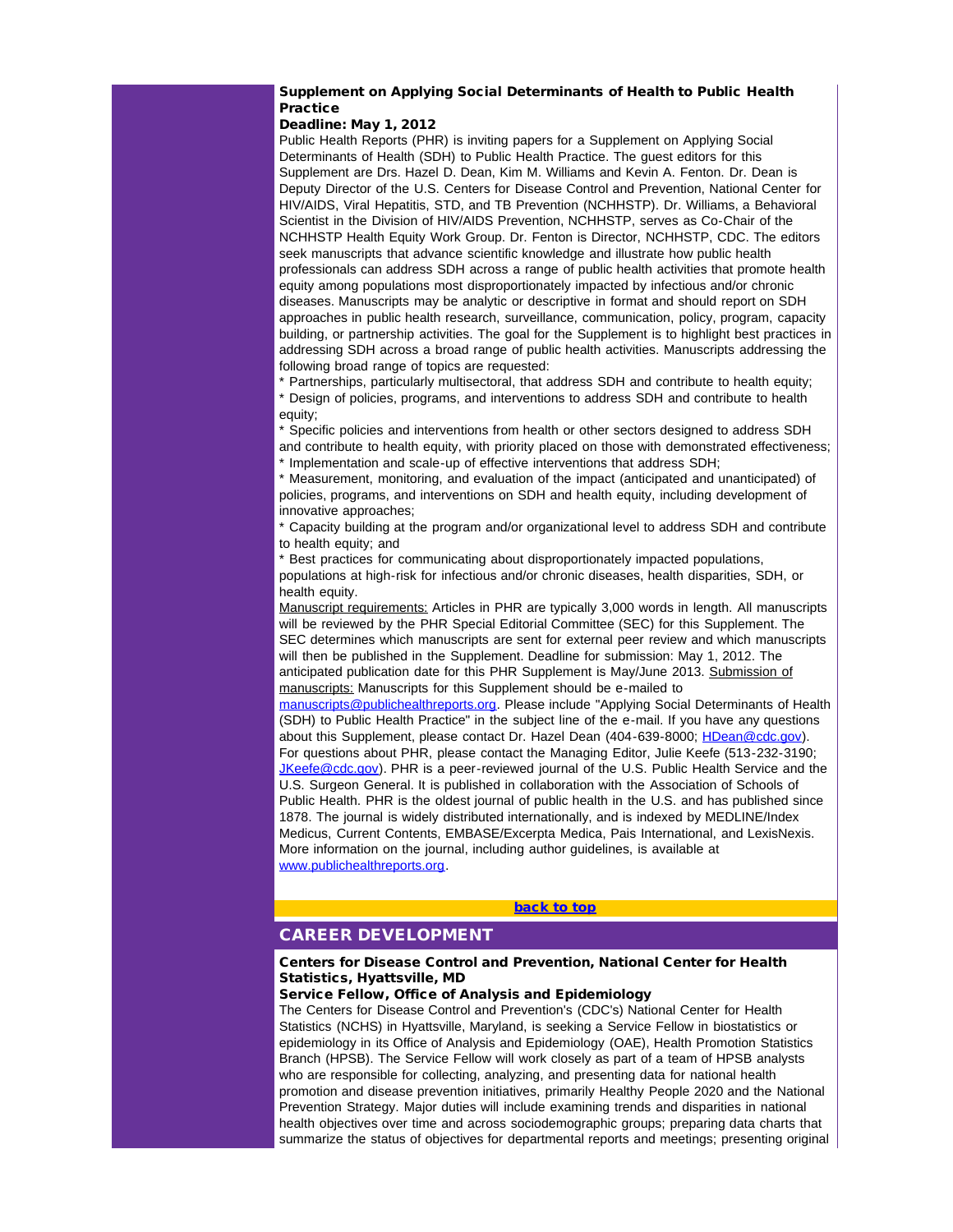research papers or posters at professional meetings; and representing NCHS at Healthy People 2020 Workgroup meetings and conferences. The Fellow will have the opportunity to participate in high-level meetings within DHHS including Healthy People 2020 Progress Reviews with the HHS Assistant Secretary. Applicants must have successfully completed a master's or doctoral degree or equivalent in biostatistics, epidemiology, demography, or a related field (e.g., sociology, medicine, or biological or health sciences), including 15 semester hours in statistics (or in mathematics and statistics, provided at least 6 semester hours were in statistics). For more information on the job announcement, please visit: [http://www.cdc.gov/nchs/about/service\\_fellowship\\_biostatistics\\_epidemiology.htm](http://r20.rs6.net/tn.jsp?llr=5gytkqcab&et=1109261311711&s=1&e=0019XB6j_nEkoxh1cizaAo_Z_ZC3rRAjLNORCt1jX8fSwRg-VvvthBqvVlZ00xFl9dEDjDKqY_Q8j1GYkNYNvSaM1phQVxVIwjVPmbXyrqkNrSfo85yJuxHY2A9a5bVJVnxKzrSuZuoTMHIfu-jf-OtRYESayrEva660NbQ5gPHjVNUIf6WbHSm1Itm3khtseBY).

# Fordham University, HIV Prevention Research Ethics Training Institute Summer Training and Mentored Research Program for Early Career Investigators July 8 - 18, 2012

Deadline: March 2, 2012

At Fordham University Center for Ethics Education, New York City Funded by the National Institutes of Health, National Institute on Drug Abuse The Fordham University HIV Prevention Research Ethics Training Institute (RETI)offers ethics training and financial support for a mentored research project that will contribute to evidenced-based research ethics practices. The broad aims of the RETI are to: (1) provide fellows with the knowledge and skills to identify, address, and study key ethical issues in HIV prevention research; and (2) create and maintain an ongoing information and collaborative research network fostering grant proposals, research, publications, and pedagogical materials to sustain advancements in national and international HIV research ethics practices and policies.

RETI 2-Year Summer ProgramRETI fellows are expected to make a 2-year commitment beginning with an intensive 10-day summer program conducted by our interdisciplinary faculty of experts in HIV research and research ethics. The summer institute offers lectures, discussions, skill-based exercises and mentoring for fellows to: (a) gain knowledge in HIV research recruitment, confidentiality, informed consent, risk-benefit analysis and other ethical issues across diverse populations and research designs, (b) acquire skills to address and empirically examine research ethics challenges, and (c) develop a proposal for the mentored research project. The following summer, fellows will give formal presentations on their mentored research projects, receive intensive guidance in writing up their projects for publication and funding, and serve as peer mentors for new fellow cohorts. Fellows will receive support for travel, lodging, and meals for both summer institutes.

Mentored Research Project (MRP)During the first summer institute, fellows receive mentoring and faculty and peer feedback on a proposal for an original study that empirically examines a key ethical issue related to the fellow's area of HIV research. Fellows will receive a small grant of up to \$18,000 for an approved MRP. Data collection is expected to be completed at the end of year 1 and findings submitted for publication or as pilot data for funding in year 2. Additional funding is available on a competitive basis for conference presentations of the MRP.

Eligibility Applicants must have: (a) a doctoral, medical or equivalent degree in social, behavioral, medical, nursing, public health or related fields, (b) demonstrated scholarship in HIV prevention research; (c) 6 years or less post-doctoral experience; and (d) meet U.S. resident requirements to apply for NIH funding.

#### Application Requirements

\* An online application form, an official transcript from your last completed degree, and a current curriculum vitae.

\* A 300-word description of your HIV research training, scholarship (i.e. publications, presentations, funding), and immediate and long-term research and career goals.

\* A 150-word statement describing your interest and relevant training or experience in HIV prevention research ethics.

\* A 150-word description of the topic in HIV prevention research ethics that you would like to explore in the mentored research project. (Titles of current mentored research projects are available at [www.Fordham.edu/EthicsFellows](http://r20.rs6.net/tn.jsp?llr=5gytkqcab&et=1109261311711&s=1&e=0019XB6j_nEkozfljZzD5COy5Wjd2TJPaNRSBcM3n4DbkSeH4TXvo0OatdBmCXITN7cCIxTTxyoZOV_6OwsRuoHpA9qG3d6hzvhZv1NyXqT-cLiMDN1uAJXqaE-DwuOjDVj))

\* 2 letters of recommendation.

DeadlinesApplications must be received by March 2, 2012. Applicants will be notified of award decisions by April 13, 2012. For application and additional information please visit [www.Fordham.edu/EthicsInstitute](http://r20.rs6.net/tn.jsp?llr=5gytkqcab&et=1109261311711&s=1&e=0019XB6j_nEkozmmTG1Hfel9BsoLa_XinF5WaSiJ2xeW7FM8KtpwmOcATqb7ti_grG2SneJ0coeLJKONqtb4iHf0CPRzl6hCF_F0DrN7Z_mpSFWrKDfOCavax4QAVzfWewd).

London School of Hygiene & Tropical Medicine (University of London) Faculty of Public Health and Health Policy, Department of Global Health and Development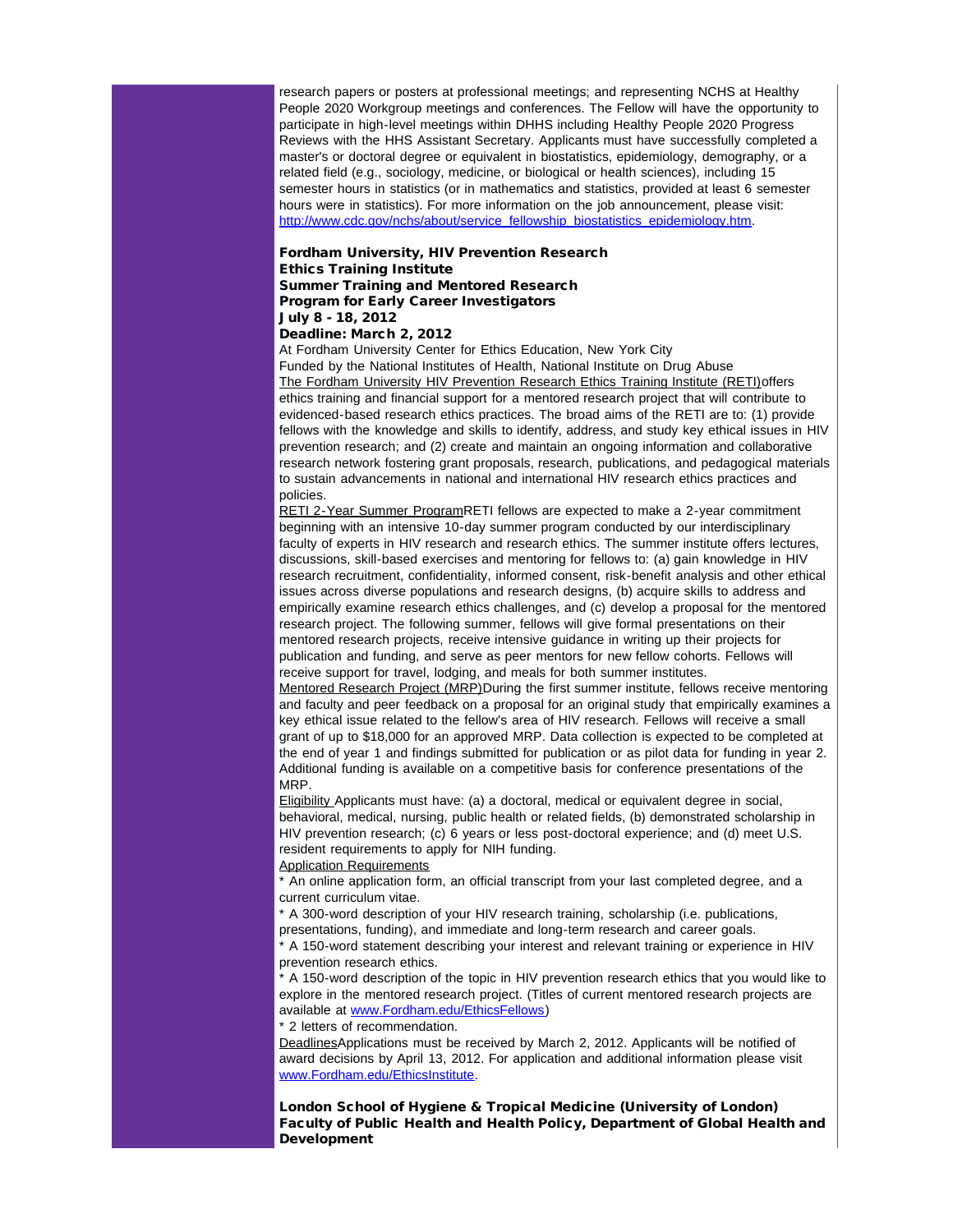# Senior Lecturer in Global Health Policy Deadline: February 29, 2012 (11:00 p.m.) [http://bit.ly/wRzVZQ](http://r20.rs6.net/tn.jsp?llr=5gytkqcab&et=1109261311711&s=1&e=0019XB6j_nEkow689Dj4GR-PYljX1PyAylC5x1onPiMGj_Hf08lyovr2l-EFKhgDL7KI8sHZbdXSjAPzeIn77RyIoyimTaOxO-dVvGYQ_M4O3c=)

The London School of Hygiene & Tropical Medicine (LSHTM) seeks to consolidate and build on its strengths as the lead institution in Europe on global health research, teaching and policy through the appointment of a Senior Lecturer in Global Health Policy. The Senior Lecturer in Global Health Policy will enhance a number of strategic activities to significantly raise the School's profile in global health. The successful individual will hold a

PhD in political science, politics, international relations, policy analysis or a closely allied subject area, and be an experienced scholar in analysing health concerns. The individual would complement existing staff with expertise in politics, international relations, development studies and social policy. As an appointment within the Department of Global Health and Development, the Senior Lecturer would work to unify existing activities within the broad field of global health policy and play an important teaching role.

The post-holder would be expected to:

- have a disciplinary background in political science, politics, international relations, policy analysis or related field;
- contribute to the development of a programme of research concerned with global health policy;
- secure additional research funds in the broad area of global health policy;
- make a contribution to LSHTM's teaching on global health, especially the recently launched Distance Learning MSc in Global Health Policy;
- supervise Research Degree students in relevant areas.

This post will be a full-time appointment for five years in the first instance. Salary is on the Academic Pathway, Grade 8 from £50,183 - £57,621 per annum inclusive. Annual leave entitlement is 30 working days per year for all staff. In addition to this there are 6 fixed-date "Director's Days". The reference for this post is GHDSL. Applications should also include a CV and the names and email addresses of 3 referees that can be contacted immediately if shortlisted. Any queries regarding the application process may be addressed to [jobs@lshtm.ac.uk](mailto:jobs@lshtm.ac.uk) . This post closes at 11.00pm on Wednesday 29 February 2012.

# Massachusetts General Hospital, Disparities Solutions Center 2012-2013 Disparities Leadership Program

The Disparities Solutions Center at Massachusetts General Hospital is now accepting applications for the 2012-2013 Disparities Leadership Program (DLP). This year-long executive education program is designed for leaders from hospitals, health plans, and other health care organizations who wish to implement practical strategies to identify and address racial and ethnic disparities in health care, particularly through quality improvement. Applications are due February 24, 2012. To download application materials or for more information, please visit the Disparities Solutions Center website [here](http://r20.rs6.net/tn.jsp?llr=5gytkqcab&et=1109261311711&s=1&e=0019XB6j_nEkozlxDJrnWRmRPY4UIFz_qYFmUBQvP0vvzYWcl_pfPBJkX8ybrdq7j5q3KllnqNwd_qJw6WyWwcwEUReCkOieweSOks81Zzi7Fcsh2TRkxwcCYlcbOGcJWeLQOWvCO3c6Pk_Fwtt257fR-rDW8A560i6Qemu5vygX8o=) or contact Aswita TanMcGrory at [atanmcgrory@partners.org](mailto:atanmcgrory@partners.org?).

# Meharry Medical College, Health Disparities Research Center of Excellence, Nashville, TN

# Dr. M Alfred Haynes Research Training Institute for Social Equity May 13-25, 2012

# Deadline: March 15, 2012

The Health Disparities Research Center of Excellence at Meharry in Nashville, TN is offering the Dr. M Alfred Haynes Research Training Institute for Social Equity on May 13-25, 2012. Focus:The institute will focus on expanding *knowledge and understanding* of *junior faculty members* about *health disparities* while *improving* and *enhancing* their *skills to engage the community in health services research.*

Participants will be:

- Minority investigators
- Senior health disparities research faculty
- Community and faith-based leaders

### Curriculum:

- The curriculum is designed to *expose and enhance the knowledge and skills of participants about cutting-edge health disparities research and is a two-week training course of 85 didactic hours.*
- *Develop* and *complete* a *quality research proposal that could be submitted for funding*.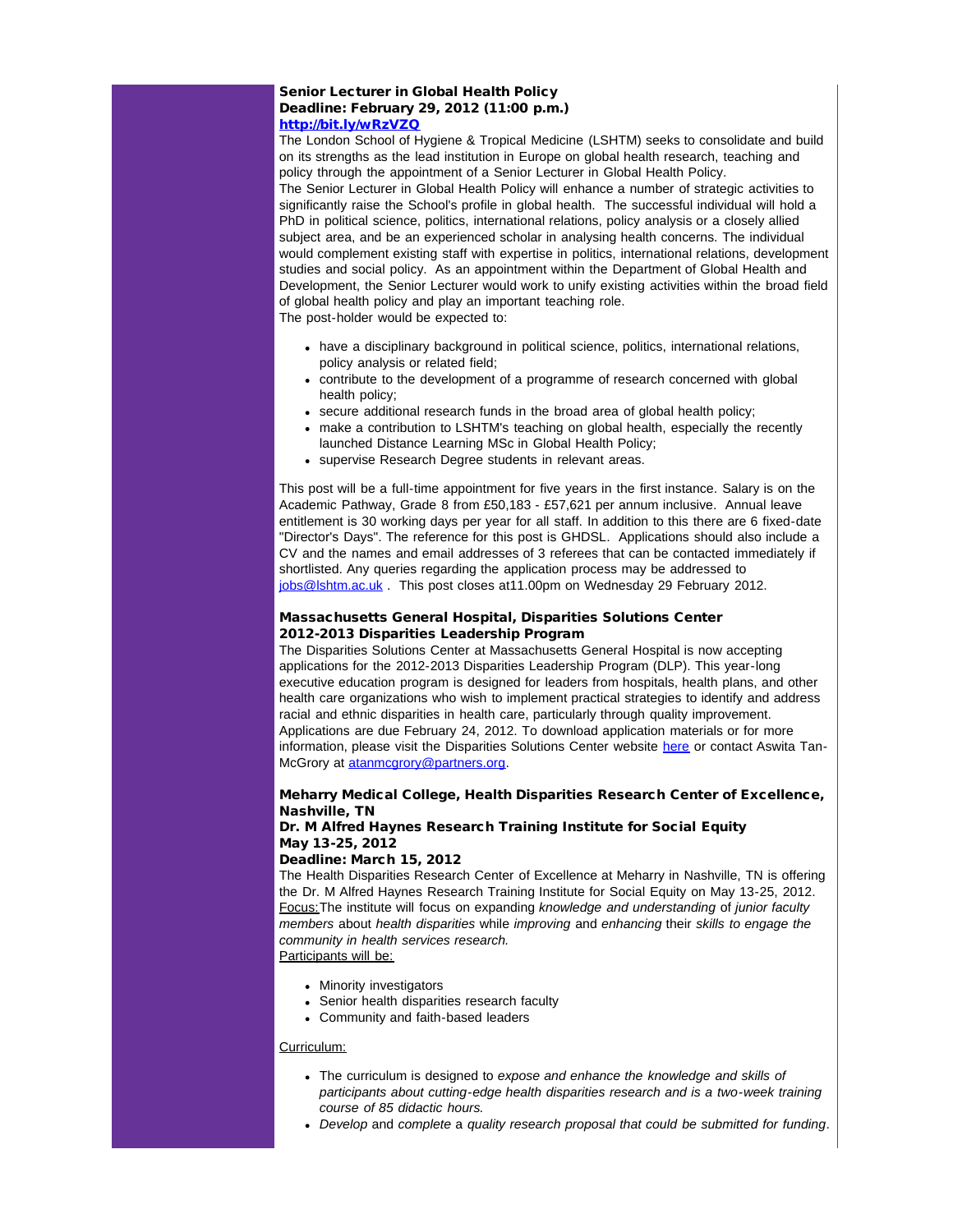Community Opportunity:This is a great opportunity for *community and faith-based leaders* to *participate in the development and implementation of a translational health services research program that seeks to eliminate health disparities.* Community leaders involved in the research process will *enhance the ability to translate research findings into promising programs and policies to reduce disease and other public health problems among racial/ethnic and disadvantaged populations.* Applications will be accepted until March 15, 2012.

For information about the institute and to submit an application: [http://hdresearchtraining.net/learning/mahrtise/mahri-about-the-institute](http://r20.rs6.net/tn.jsp?llr=5gytkqcab&et=1109261311711&s=1&e=0019XB6j_nEkox-iiIU3XUiupQOa1uzuxc9Yyc-ete8n9Ft9xlEs3VAcq2JDWpYZp1lefxMDTPuOjpBUl8KAe03xOsu1lqckwU_eeGbMlmWeDgumtHAj4pBLuBBnuHjtnDussBBMw-3IPVqdIYYjuNtQ_IiynNVV7RmCGorN2oHWR044vLAAmMLHg==).

#### Northeastern University, Bouvé College of Health Sciences, Department of Health Sciences, Boston, MA

# Tenured or Tenure Track Faculty Position in Social Determinants of Health and Health Equity

The Bouvé College of Health Sciences at Northeastern University invites applications for a tenured or tenure track faculty position, with an appointment in the Department of Health Sciences, starting in September 2012. The college is recruiting a tenured or tenure track faculty member with expertise in the area of Social Determinants of Health and Health Equity to contribute to teaching, research, and other scholarly activities with faculty in the Department of Health Sciences. The Department currently has an undergraduate program in Health Sciences, a graduate program in Exercise Science and an MPH Program in Urban Health. A PhD in Population Health is under development. The department is committed to the education and development of exceptional public health researchers and practitioners. In addition, this position will have the opportunity to participate directly with the Institute for Urban Health Research (IUHR), which is devoted to knowledge generation and its practical application to improve health in urban communities.

Responsibilities: Principal responsibilities include an ongoing, high-quality, independent research program, appropriate instruction and mentoring of students enrolled in departmental programs, University and professional service.

Qualifications: Successful candidates will possess a doctoral degree in a public health discipline, sociology, demography, epidemiology, psychology or other relevant field and an established record of research in health inequities and social determinants of health. Candidates should demonstrate success in maintaining an active research program as evidenced by external grant funding and a record of peer-reviewed publications commensurate with their academic experience. Candidates should also demonstrate the capacity for outstanding teaching and mentoring of undergraduate and graduate students. Additional Information:The Bouvé College of Health Sciences offers six majors in three schools - health professions, nursing, and pharmacy - that include 276 faculty with expertise in public health, applied psychology, speech audiology, nursing, physician assistance, pharmacy, and physical therapy; all with an interdisciplinary emphasis.

In addition to the programs listed above, the Department of Health Sciences is jointly responsible for a PhD program in Personal Health Informatics (in collaboration with the College of Computer and Information Science). The Department is home to an NIH funded Center for Population Health and Health Disparities, with research in nutrition, stress and chronic health conditions in the Puerto Rican community; and is enhanced by the presence of the IUHR, an interdisciplinary research center which has longstanding collaborations with the Boston Public Health Commission, the Mass. Department of Public Health and a host of local community based agencies. The IUHR is comprised of over 25 faculty and researchers conducting studies on social determinants of health and health disparities, substance use and abuse intervention, mental health, HIV prevention, childhood obesity prevention, interpersonal violence and community pharmacy. In addition, department faculty work with the Center for Community Health Education Research and Service (CCHERS) - which cooperates with a network of 15 academic health centers in Boston. The Department is currently planning a PhD program in population health and the new faculty member can be instrumental in shaping this program. Since 2008, department faculty has been awarded over \$26 million in NIH grants. The University has strong and longstanding ties to the local and state health departments and is located four blocks from the Longwood Medical Area (encompassing Harvard Medical School and School of Public Health, Children's Hospital Boston, Brigham & Women's Hospital, and Beth Israel Deaconess Medical Center) and eight blocks from the Boston University Schools of Medicine and Public Health and the Boston Medical Center.

Application Information: Applications will be reviewed beginning December 1<sup>st</sup> and will continue until the position is filled. The expected start date of this position will be September 1, 2012. Applications must be submitted on-line by visiting the Provost website at: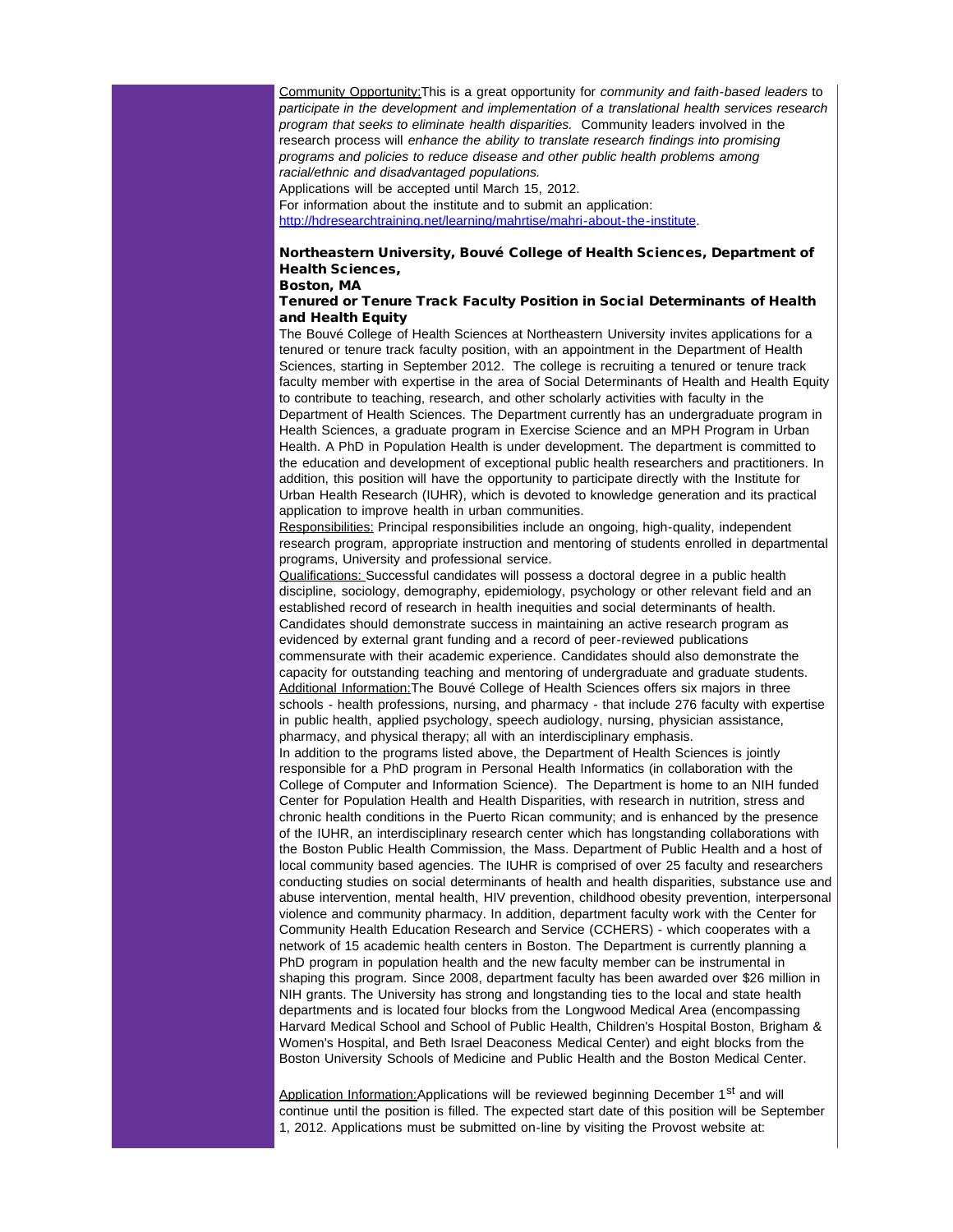[www.northeastern.edu/provost/faculty/positions.html](http://r20.rs6.net/tn.jsp?llr=5gytkqcab&et=1109261311711&s=1&e=0019XB6j_nEkowAg3JKGR9o-VnZBAbnXijFsCimfNPeBCWBOqFjQgYGv07_T-4EmKQAJVj2UVhi-Lw2JUFUIMuycsgsrCQuDbmkwV0dQGSRz8WXcFlUN8mr6KPz7gsS7A2wmP30gN0x_6jZnWSGzPJLrpv-Y4HYqKwo)</u>. Click on `Access Faculty Positions.' Applications must include a cover letter, a statement of current and future research interests, curriculum vitae, and contact information for at least three references. More information regarding this position may be obtained by contacting the Chair of the search committee: Hortensia Amaro, PhD at [h.amaro@neu.edu](mailto:h.amaro@neu.edu?)

# Northeastern University, Bouvé College of Health Sciences, Department of Health Sciences, Boston, MA

# Tenure Track Faculty Position in Environmental Health

The Bouvé College of Health Sciences at Northeastern University invites applications for a new tenure track faculty position in Environmental Health with an appointment in the Department of Health Sciences, starting in September, 2012. The college is recruiting an Environmental Health tenure track faculty member to be affiliated primarily with the Master of Public Health in Urban Health Program, and to contribute to teaching, research, and other scholarly activities with faculty in the Department of Health Sciences. The MPH Program in Urban Health is committed to the education and development of competent public health researchers and practitioners. This academic position is tenure-track at the level of Assistant or Associate Professor, depending on the qualifications of the candidate. Outstanding candidates will also be considered for a Full Professor rank with the option of obtaining tenure upon entry.

Responsibilities: Principal responsibilities include development of a high-quality, independent research program, instruction and mentoring of students enrolled in departmental programs, and University and professional service.

Qualifications: Candidates are expected to possess a doctoral degree in environmental health or a relevant field. Additionally, an MPH degree and expertise in urban health issues are highly desirable. Candidates should demonstrate the potential to establish and maintain an active research program as evidenced by external grant funding and a record of peerreviewed publications commensurate with their academic experience. Candidates should also demonstrate the potential for outstanding teaching and mentoring of students. Additional Information:The Bouvé College of Health Sciences offers six majors in three schools - health professions, nursing, and pharmacy - that include 276 faculty with expertise

in public health, applied psychology, speech audiology, nursing, physician assistance, pharmacy, and physical therapy; all with an interdisciplinary emphasis.

The Department of Health Sciences is home to Northeastern's MPH Program in Urban Health. In addition to the MPH Program, the department consists of an undergraduate program in Health Sciences, a Masters program in Exercise Sciences and PhD program in Personal Health Informatics (in collaboration with the College of Computer and Information Science). The Department is home to the Center for Population Health and Health Disparities and is enhanced by the presence of collaborating organizations including the Institute on Urban Health Research, which has longstanding collaborations with the Boston Public Health Commission, the Mass. Department of Public Health and a host of local community based agencies; and the Center for Community Health Education Research and Service (CCHERS) - a network of 15 academic health centers in Boston. The Department is currently designing a PhD program in population health and the new faculty member can be instrumental in shaping this program. Since 2008, department faculty has been awarded over \$26 million in NIH grant. The University houses the Northeastern Environmental Justice Research Collaborative and the NIH funded Puerto Rico Testsite for Exploring Contamination Threats (PROTECT) Center which is a collaboration of faculty experts in engineering, public health, and biomedical and environmental sciences. In addition, the University is building the George J. Kostas Research Institute for Homeland Security. There are also ample resources for collaborative training and research within the Boston area. The University has strong ties to the local and state health departments and is located four blocks from the Longwood Medical Area (encompassing Harvard Medical School and School of Public Health, Children's Hospital Boston, Brigham & Women's Hospital, and Beth Israel Deaconess Medical Center) and eight blocks from the Boston University Schools of Medicine and Public Health and the Boston Medical Center.

Application Information: Applications will be reviewed beginning November 1<sup>st</sup> and will continue until the position is filled. The expected start date of this position will be September 1, 2012. Applications must be submitted on-line by visiting the Provost website at: [www.northeastern.edu/provost/faculty/positions.html](http://r20.rs6.net/tn.jsp?llr=5gytkqcab&et=1109261311711&s=1&e=0019XB6j_nEkowAg3JKGR9o-VnZBAbnXijFsCimfNPeBCWBOqFjQgYGv07_T-4EmKQAJVj2UVhi-Lw2JUFUIMuycsgsrCQuDbmkwV0dQGSRz8WXcFlUN8mr6KPz7gsS7A2wmP30gN0x_6jZnWSGzPJLrpv-Y4HYqKwo). Click on `Access Faculty Positions.' Applications must include a cover letter, a statement of current and future research interests, curriculum vitae, and contact information for at least three references. More information regarding this position may be obtained by contacting the Chair of the search committee: Shan Mohammed MD, MPH at [s.mohammed@neu.edu.](mailto:s.mohammed@neu.edu?)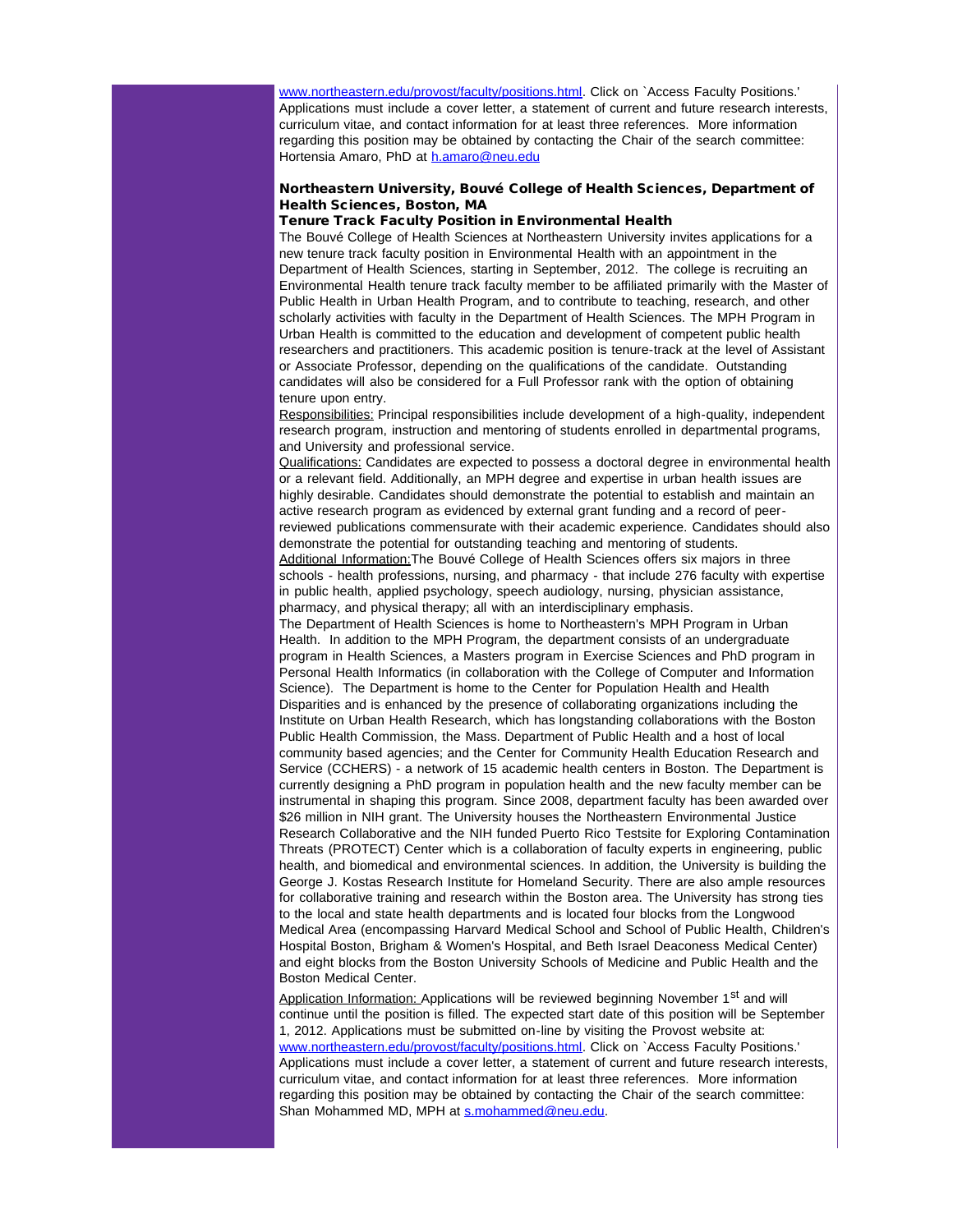# Northeastern University, Bouvé College of Health Sciences, Department of Health Sciences, Boston, MA

# Faculty Position in Physical Activity and Public Health

The Bouvé College of Health Sciences at Northeastern University invites applications for a faculty position in the area of Physical Activity and Public Health with an appointment in the Department of Health Sciences, starting in September, 2012. This academic position is tenure-track at the level of Assistant or Associate Professor, depending on the qualifications of the candidate. Outstanding candidates will also be considered for a Full Professor rank with the option of obtaining tenure upon entry. The Department of Health Sciences currently offers a Master of Science in Exercise Science with a public health emphasis, a Master of Public Health, and a Bachelors program in Health Sciences. We also offer, jointly with computer science, a new PhD program in health informatics, and are developing an interdisciplinary PhD program in Population Health. Faculty in the department are exploring a range of research topics such as acute/chronic effects of exercise, community-based exercise and nutrition interventions, nutrition epidemiology, health disparities, urban public health, and application of technology for measuring and motivating behavior change. Bouvé College of Health Sciences has a faculty of 276, with approximately 2,100 undergraduate and 1,500 graduate students. It is the leading national model for education and research in the health, psychosocial and biomedical sciences and supports the University's mission of educating students for a life of fulfillment and accomplishment and creating and translating knowledge to meet global and societal needs. Within Bouvé, the Behrakis Health Sciences Center houses a state of the art human performance and exercise laboratory with teaching and research space, including fully equipped exercise stress testing stations, metabolic carts, Lunar DEXA machine, an underwater weighing tank, Cybex and Keiser strength and power equipment, wet lab facilities for blood processing and muscle biopsies. Northeastern University is on an exciting trajectory of growth and innovation. The University is a leader in interdisciplinary research, urban engagement, experiential learning, and the integration of classroom learning with real-world experience. We seek a faculty member who will join the Department of Health Sciences in the Bouvé College of Health Sciences to play a significant role in developing transdiscplinary programs integrating exercise science, physical activity promotion, and other disciplines supporting public health. Northeastern University is home to 20,000 students and to the nation's premier cooperative education program. The past decade has witnessed a dramatic increase in Northeastern's international reputation for research and innovative educational programs. A heightened focus on interdisciplinary research and scholarship is driving a faculty hiring initiative at Northeastern, advancing its position amongst the nation's top research universities. Northeastern University is located four blocks from the Longwood Medical Area, encompassing Harvard Medical School, Children's Hospital Boston, Brigham & Women's Hospital, and Beth Israel Deaconess Medical Center, and eight blocks from the Boston University School of Medicine and Boston Medical Center. Northeastern is situated on the Avenue of the Arts in Boston's historic Back Bay.

Responsibilities. Principal responsibilities include establishing an active research program in the area of exercise science, physical activity, health promotion and public health that lead to graduate research assistantship opportunities for students in the program, mentoring students at all levels, and teaching core courses in exercise science and public health. Additional responsibilities will include program activities such as student admissions and advising, development of new program initiatives, and involvement in the interdisciplinary PhD programs offered by the College.

Qualifications for this position require an earned doctorate in an exercise science or related field. University experience teaching exercise science and health promotion is required. A demonstrated track record in publications and grant funding in areas related to the above areas of responsibility is also required.

Application Information: Applications will be reviewed beginning November 1<sup>st</sup> and will continue until the position is filled. The expected start date of this position will be September 1, 2012. Applications must be submitted on-line by visiting the Provost website at: [www.northeastern.edu/provost/faculty/positions.html](http://r20.rs6.net/tn.jsp?llr=5gytkqcab&et=1109261311711&s=1&e=0019XB6j_nEkowAg3JKGR9o-VnZBAbnXijFsCimfNPeBCWBOqFjQgYGv07_T-4EmKQAJVj2UVhi-Lw2JUFUIMuycsgsrCQuDbmkwV0dQGSRz8WXcFlUN8mr6KPz7gsS7A2wmP30gN0x_6jZnWSGzPJLrpv-Y4HYqKwo). Click on `Access Faculty Positions.' Applications must include a cover letter, a statement of current and future research interests, curriculum vitae, and contact information for at least three references. More information regarding this position may be obtained by contacting the Chair of the search committee: Carmen Sceppa, MD, PhD at [c.sceppa@neu.edu](mailto:c.sceppa@neu.edu?).

PolicyLink, Oakland, CA Associate Director 100% FTE Salary Commensurate with experience This professional level position-available immediately-is an exciting opportunity to join the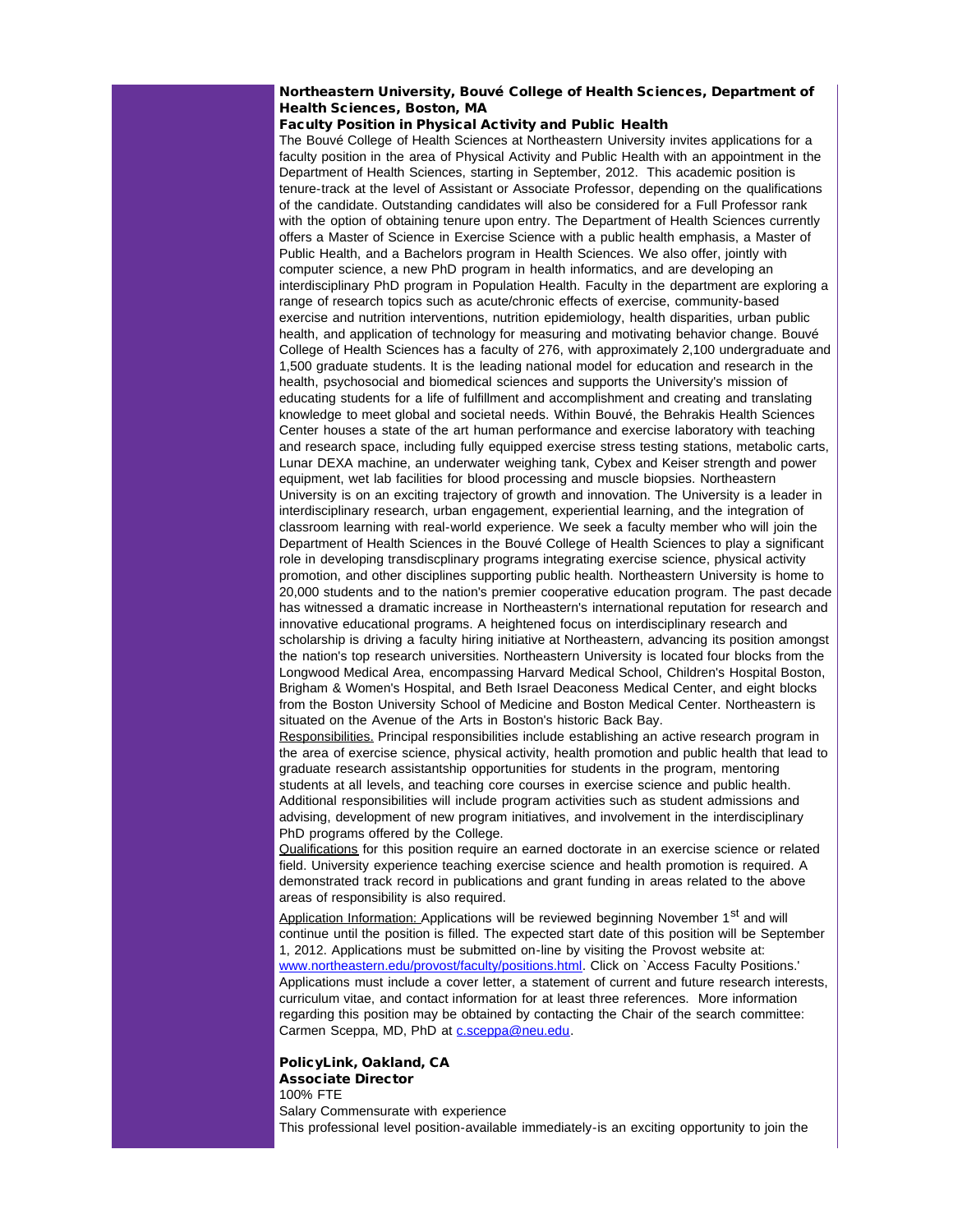staff at PolicyLink. PolicyLink is a national research and action institute advancing economic and social equity by Lifting Up What Works. PolicyLink collaborates with a broad range of partners to implement strategies to ensure that everyone -- including low-income people and communities of color can contribute to and benefit from economic growth and prosperity. Please visit our website at [www.policylink.org.](http://r20.rs6.net/tn.jsp?llr=5gytkqcab&et=1109261311711&s=1&e=0019XB6j_nEkowzd4dEoOIMQ2wMp6-PaLxUgPXX9LwwqYahUHGM5GhCKasqN3fTl9DyePis6qWD160xVQc-iDpoEhjLgclsYTdn_MUJFoRV5HfNdWhQKHQOIg==) PolicyLink is working on local, state and national policies to improve access to healthy foods in low-income communities and communities of color. This includes advocacy for policies which support the development of all sorts of healthy food retail from new or redesigned grocery stores, to improved corner stores, to coops and community supported agriculture. In addition, we are promoting urban agriculture, developing policy approaches to enhance and expand innovative projects. The scope of work also includes a variety of research projects, and convening local, state, and national groups along with philanthropy, policymakers, and community leaders to assess challenges and develop solutions. We are searching for an individual with deep knowledge of healthy food access and with demonstrated experience in food policy and advocacy on the local, state, or national level and, who, in partnership with others, will have achieved significant policy impacts. Our ideal candidate will have strong leadership skills, deep connections and access to broad professional networks and the ability to convene diverse constituencies. They should have a passion for improving the lives of low-income communities and communities of color and understand the connections between health and place. Additionally, we are looking for someone with strong communication skills, including facilitation and presentation skills. The associate director will be passionate, curious, teamoriented, able to work under tight deadlines, flexible, and dedicated to the PolicyLink mission. It is also important that our candidate possess the ability to work with others in a collegial team-building environment. Essential Responsibilities: The successful candidate will be a key staff member of the PolicyLink Center for Health and Place. They will work in collaboration with other team members to develop and implement advocacy efforts to improve access to health food at the local, state, and national level. In addition, they will reach out to the field to identify needs and opportunities for research, capacity building, collaboration, and support to sustain existing efforts. As appropriate, the Associate Director will supervise staff, work across other teams within the organization, and develop reports, proposals, briefing papers and other materials, as indicated. They will build relationships with staff at key foundations, and among practitioners, policymakers, business leaders, and other stakeholders. As needed, the Associate Director will make presentations and represent the organization at various meetings, conferences, and other events. They will be responsible for conducting trainings, participating in research projects, and providing overall coordination and leadership. This position requires some travel.

Qualifications/Skills:

\* Experience in public health and/or public policy. Minimum of 7 years of professional experience.

\* Advanced degree, such as MPP, MPA, MPH, or MSW or commensurate experience.

\* Experience with food access issues.

\* Strong written and verbal communication skills with demonstrated experience in writing reports and articles.

\* Strong analytical skills.

\* Experience with qualitative and quantitative research preferred, but not required.

\* Experience in coalition building, community engagement.

\* Supervision and management skills preferred, with strong leadership capacity.

\* Experience building relationships with, and providing technical support to, organizations and stakeholders.

\* Commitment to economic and social equity issues.

\* Demonstrated ability to work as a self-starting member of a team.

To Apply:

Send Resume, Cover Letter, and three Professional References to:

PolicyLink-Associate Director, Health Search Committee

1438 Webster Street, Suite 303

Oakland, CA 94612 or:

Fax to 510-663-9684 or e-mail to [jobs@policylink.org](mailto:jobs@policylink.org?) (include subject line: "[your name]" Associate Director). Position open until filled.

Excellent benefits including paid vacation, health, vision and dental insurance, and 401(k) retirement plan.

PolicyLink, New York Senior Associate-Health Team

100% FTE

Salary commensurate with experience

This professional level position, available immediately, is an exciting opportunity to join the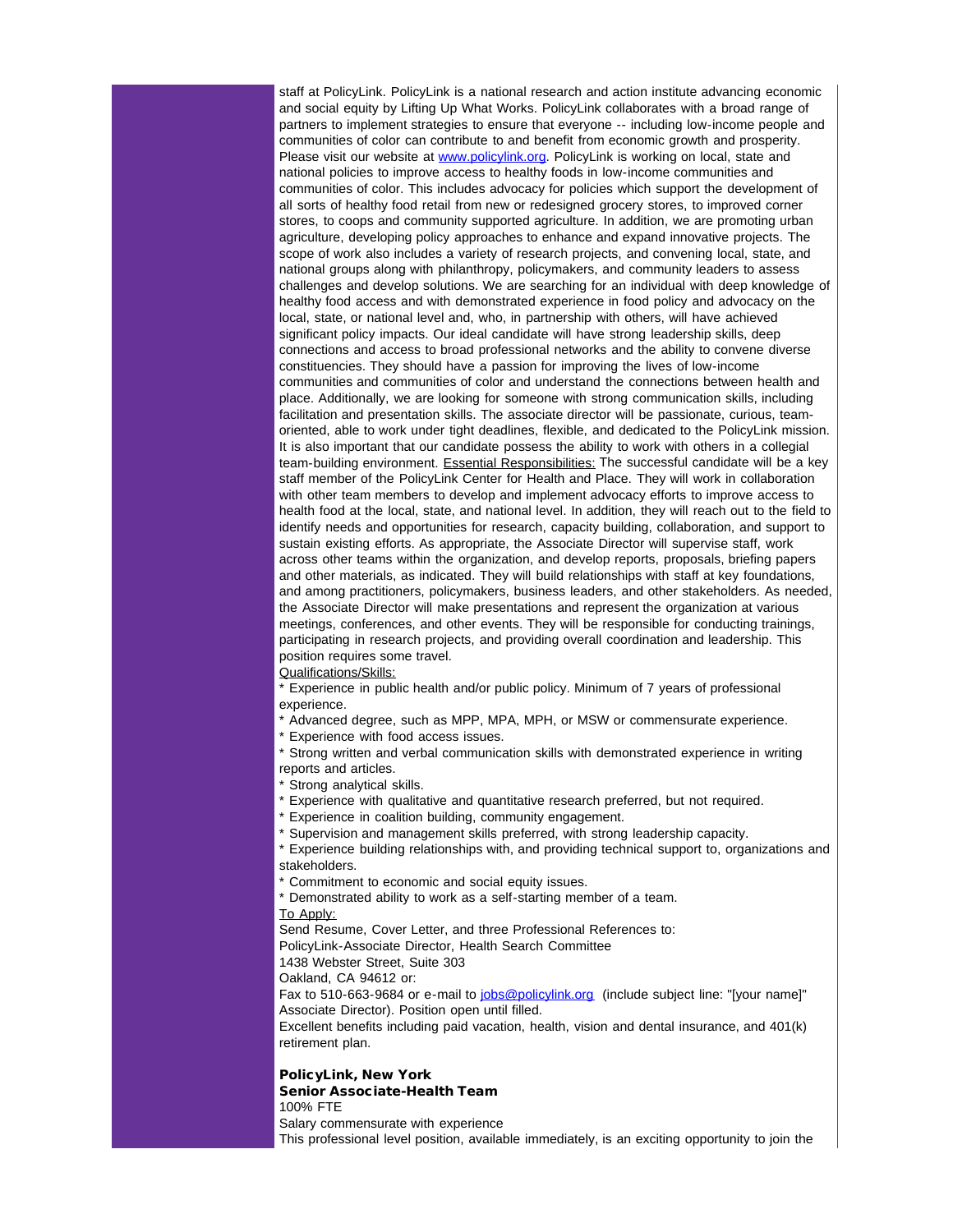staff at PolicyLink. PolicyLink is a national research and action institute advancing economic and social equity by Lifting Up What Works(r). Please visit our website at: [www.policylink.org.](http://r20.rs6.net/tn.jsp?llr=5gytkqcab&et=1109261311711&s=1&e=0019XB6j_nEkowzd4dEoOIMQ2wMp6-PaLxUgPXX9LwwqYahUHGM5GhCKasqN3fTl9DyePis6qWD160xVQc-iDpoEhjLgclsYTdn_MUJFoRV5HfNdWhQKHQOIg==) Program Description: The PolicyLink Center for Health and Place weaves research and action into policy initiatives to ensure that everyone-especially those in low-income and communities of color-can live, work, and play in healthy environments. The Center works with a host of partners on efforts to push for policies that allow people to live in communities of opportunity. One such initiative-the national Healthy Eating, Active Living Convergence Partnership-is a collaborative of national funders seeking to create Healthy People in Healthy Places (HPHP) through multifield, equity-focused efforts focused on policy and environmental change. One of the Convergence Partnership's core strategies is to promote and support such efforts in the field, recognizing that regional convergence initiatives are essential in advancing a national movement towards HPHP. The steering committee includes representatives from the W.K. Kellogg Foundation, the Robert Wood Johnson Foundation, Kaiser Permanente, The California Endowment, the Kresge Foundation, and Nemours. The Centers for Disease Control and Prevention (CDC) serves as a technical advisor to the Partnership. PolicyLink serves as Project Director working to coordinate the various efforts underway and assist in strategic thinking about future goals and strategies. Position Responsibilities:

\* Serve as a resource and support for national convergence activities.

\* Provide technical assistance and support to regional convergence initiatives.

\* Track and assess national and regional trends and model policy and environmental change strategies that improve food and physical activity environments.

\* Supervise staff as appropriate and work with partner organizations to coordinate activities and events.

\* Build relationships with staff at foundations and other relevant groups to foster connections and communications between national partnership and regional convergence sites.

\* Conduct interviews to identify policy opportunities and assess strategic directions.

\* Create and oversee tracking and monitoring systems to manage TA requests, inquiries, and outreach efforts.

\* Develop policy briefs and other written documents; conduct trainings as needed.

\* Travel approximately twice a month.

Qualifications/Skills:

\* Experience in public health and/or public policy, particularly in the areas of social determinants of health, health disparities and inequities, food and physical activity environments, and other related fields. Minimum of 7 years of professional experience. \* Master's degree in public health, planning, or policy (e.g., MPH, MPP, MPA).

\* Strong written and verbal communication skills and analytical skills.

\* Experience in advocacy, technical assistance, writing reports and articles, public speaking, and conducting trainings.

\* Demonstrated leadership skills and ability to work as a self-starting member of a team. To apply:

Send Cover Letter and Resume to:

PolicyLink-Senior Associate-Convergence Partnership Search Committee

55 West 39th Street, 11th Floor

New York, NY 10018 or

Fax to (510) 587-1113 or email to [jobs@policylink.org](mailto:jobs@policylink.org?) (include subject line: "[Your name] (Senior Associate-Convergence Partnership)". Position open until filled.

Excellent benefits including paid vacation, health, vision and dental insurance, and 401(k) retirement plan. Please note: No phone calls please. Only those selected for an interview will be contacted.

# University California, San Francisco, Institute for Health and Aging Healthy Community Data and Research Specialist (Job No. N-300)

The goal of this project is to enhance public health and health equity in land use planning and policy making. This will be accomplished through providing data, a standardized set of statistical measures, and tools for planning healthy communities and evaluating the impact of land-use, policy, and environmental changes on health. A set of healthy community metrics provides a common framework for linking health to the community environment, including that impacted by land-use decisions. The framework and indicator set can thus help cities/counties and regional partners develop plans and programs that meet the broader sustainability and equity goals and objectives of the Strategic Growth Council (SGC). The framework and indicators will help to better inform local and state policy makers regarding the potential positive or adverse health impacts of policy and planning decisions, to facilitate more informed decision-making and better plans and programs, and facilitate local health department engagement in planning for healthy communities. As part of an analysis team, the incumbent will assume responsibility for reviewing the literature on indicator projects,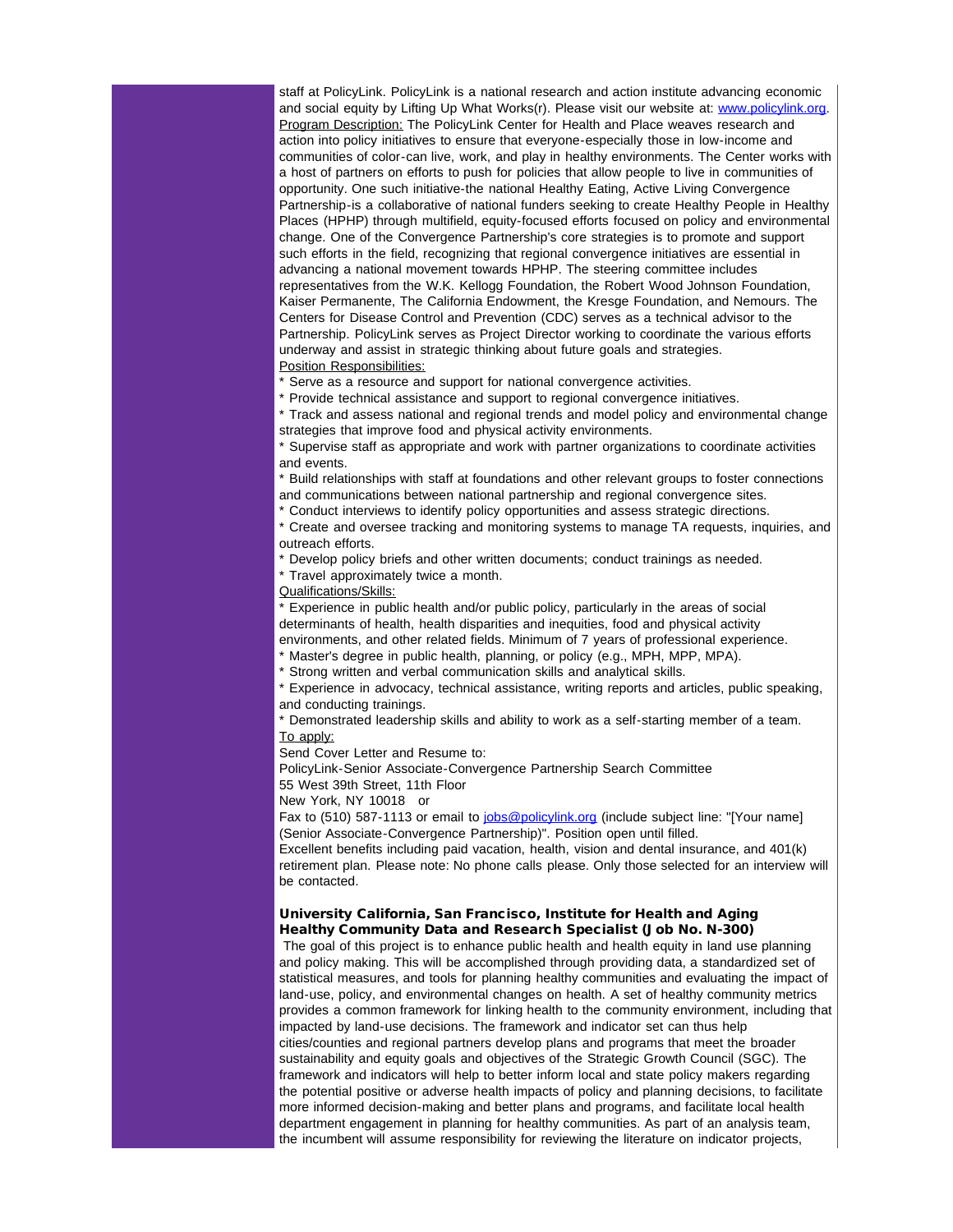individual indicators, data sources, evidence that links the indicator to health outcomes and health inequity, and research new indicators; synthesize literature and criteria for selecting indicators. Will contribute to the design of a project meta-database; manage the data base including writing queries to generate lists and reports on the status of indicators; and document the database in a written technical document describing its structure and contents (i.e. data dictionaries). Will also be responsible for acquiring data in machine readable format; downloading data from websites and media; organizing and documenting file organization; aggregating data using SAS, Excel, MS Access according to specifications in the metadatabase; documenting steps in aggregation in a how-to manual; visualizing data using tools in MS Office suite and ArcGIS; researching and applying statistical principles for estimation of confidence intervals, standard errors and their stability consistent with confidentiality and appropriate use of data; assisting with administrative arrangements to acquire non-public data via commercial vendors, non-profit organizations, and government agencies via MOUs, contracts, or other agreements; documenting project activities in technical reports, including how-to manuals and illustrative reports for users of indicators. Assisting and coordinating with Regional Progress Report indicators project and other Strategic Growth Council data-related groups; develop project work plans; arrange webinar to present indicators and how-to do manual and illustrative document. Arrange follow-up and provide technical assistance at up to 6 locations, document how indicators will be used by stakeholders, and document process and findings of outreach efforts.

Job Function: Data Collection, Analysis, Interpretation, and Visualization Qualifications: Required: Bachelor's degree in appropriate field such as epidemiology, biostatistics, public health, medical sociology, or health economics, (master's degree preferred); 3 years of experience in quantitative analysis and/or population-based research, or an equivalent combination of education and experience; understanding of statistical methods (e.g., epidemiology, biostatistics, econometrics; experience using statistical software for data analysis and management (e.g. SAS, STATA, SPSS, GIS); the ability to communicate effectively both orally and in writing to a variety of audiences is essential, as is the ability to make public presentations. Preferred: Master's degree in an appropriate field or a doctoral degree or doctoral degree candidate with academic training in an appropriate field, such as epidemiology, biostatistics, public health, public policy analysis, medical sociology, health economics; experience conducting geospatial analyses, analysis of large databases, and/or evaluations; knowledge of chronic disease epidemiology, health inequities, and other public health issues related to planning healthy communities and evaluating the impact of land-use, policy, and environmental changes on health.

Submit Applications to: Annabel Paragas University of California San Francisco Institute for Health & Aging 3333 California St., Ste. 340 San Francisco, Ca 94118 Phone: 415-476-9472

Email: [Annabel.paragas@ucsf.edu](mailto:Annabel.paragas@ucsf.edu?)

A complete application will include a cover letter (reference Job No.N-300), curriculum vitae, copies of key publications and most recent syllabi, if any.

# University of California, San Francisco, Program on Reproductive Health and the Environment

## Postdoctoral Scientist (in Environmental Epidemiology)

The UCSF Program on Reproductive Health and the Environment (PRHE) is seeking a Postdoctoral Scientist in environmental epidemiology with expertise on health disparities and inequities. This training opportunity is designed to give the postdoctoral scientist experience in all aspects of the research process from design and implementation, to publication. Research area: PRHE is collaborating with the California Breast Cancer Research Program (CBCRP) to develop and implement the California Breast Cancer Prevention Initiatives. To carry out the project, science and advocate experts and interested individuals/organizations will contribute to the development of research strategies and recommendations made to the CBCRP Council over the course of a four-year process. Approximately \$24 million will be dedicated to directed, coordinated, and collaborative research to pursue the most compelling and promising approaches to:

1. Identify and eliminate environmental causes of breast cancer.

2. Identify and eliminate disparities/inequities in the burden of breast cancer in California. 3. Population-level interventions (including policy research) on known or suspected breast cancer risk factors and protective measures.

4. Targeted interventions for high-risk individuals, including new methods for identifying or assessing risk.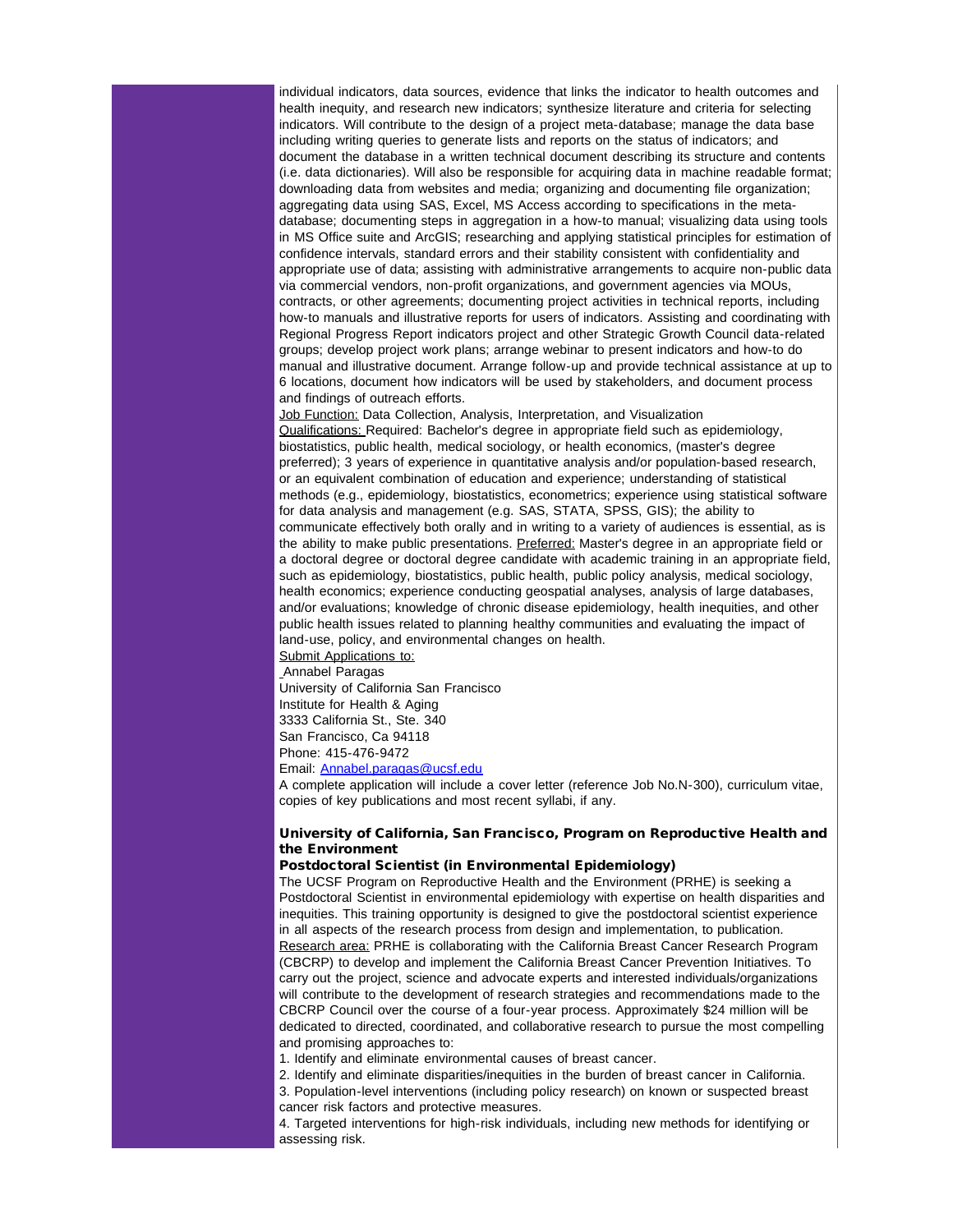Knowledge/Skills: The successful candidate must have a PhD in toxicology, environmental health, risk assessment, epidemiology, sociology or other health related field and a demonstrated knowledge of health disparities and inequities. Successful candidates will join an interdisciplinary group of basic scientists, epidemiologists, clinicians, and biostatisticians who are involved in many other related studies, and interact regularly. Successful candidate will also interact with clinicians, governmental and nongovernmental staff in environmental health. Excellent oral and written skills are essential. The Postdoctoral Scientist will be advised by and will work closely with Dr. Tracey Woodruff. The initial appointment is for a 25% FTE for three years. The position would start immediately and end December 2014. The successful candidate will co-lead the Environment and Disparities Science Assessment. S/he will develop the protocol, conduct the interviews, prepare a summary report, and make a presentation to the Steering Committee and Strategy Advisors of results of interviews with the Special Research Initiative Strategy Team. S/he will conduct the disparities component of the targeted scan of the Gaps document; assist in coordinating the efforts of Science Assessment Advisors; assist in coordinating the development and the production of Concept Proposals; and assist in coordinating the submission of peer-reviewed publications based on the Science Assessments and planning process. The UCSF Program on Reproductive Health and the Environment (PRHE) seeks to advance scientific inquiry, professional training, public education, and health policies that reduce the impacts of environmental contaminants on reproductive and developmental health. We are a high-paced and committed team conducting novel research linking developmental exposures to environmental chemicals to health and creating new methods for research translation in environmental health science. We seek to foster and promote student and professional interest and capacity in environmental health research, policy and education. More information on PRHE can be found here: [www.prhe.ucsf.edu](http://r20.rs6.net/tn.jsp?llr=5gytkqcab&et=1109261311711&s=1&e=0019XB6j_nEkoyzYOvkkgBm69gPgtB_AQwUKCVIriRv9UwhUXB6_8G6n0BptGUsYQ2YrxrN1KUh-EEd1k8oyzYSY4CpXrSR2LQNOcLNyDCJcLFB8etEUdF9PQ==).

Please send a CV, writing sample, and three references to Jason Harless: [harlessj@obgyn.ucsf.edu](mailto:harlessj@obgyn.ucsf.edu?).

## University of California, San Francisco, Program on Reproductive Health and the Environment

#### Postdoctoral Scientist or Junior Faculty in Social Epidemiology

The UCSF Program on Reproductive Health and the Environment (PRHE) is seeking a Postdoctoral scientist or Junior faculty in social epidemiology or a related field with expertise on health disparities.

PRHE is collaborating with the California Breast Cancer Research Program (CBCRP) to develop and implement the California Breast Cancer Prevention Initiatives. The Prevention Initiatives involves the development of research strategies and recommendations made to the CBCRP Council over the four years. An estimated \$24 million will be dedicated to directed, coordinated, and collaborative research to pursue the most compelling and promising approaches to research on breast cancer, the environment

and disparities, population-level interventions (including policy research) on known or suspected breast cancer risk factors and protective measures, and targeted interventions for high-risk individuals. The successful candidate must have a PhD in public health, epidemiology, medical anthropology, sociology or other health related field and a demonstrated knowledge of health disparities and inequities. Well-qualified doctoral students may be considered. Knowledge of environmental health a plus. Please contact Jason Harless at [harlessj@obgyn.ucsf.edu](mailto:harlessj@obgyn.ucsf.edu?) for more information.

# University of California, San Francisco, Program on Reproductive Health and the Environment

# Reach the Decision Makers 2012 Nationwide Training Program Deadline: February 24, 2012

Are you a scientist, community-based leader, public health or health care professional with experience in environmental or reproductive health? Join Reach the Decision Makers! Through Reach the Decision Makers you will:

- Learn to educate the US Environmental Protection Agency (USEPA) on reproductive environmental health issues of importance to you and/or your community.
- Develop the skills and tools necessary to effectively engage USEPA policy makers.
- Begin to establish relationships and partnerships with USEPA staff.
- Become a powerful communicator on environmental and reproductive health science.

New this year! We encourage both individuals and pre-formed teams to apply.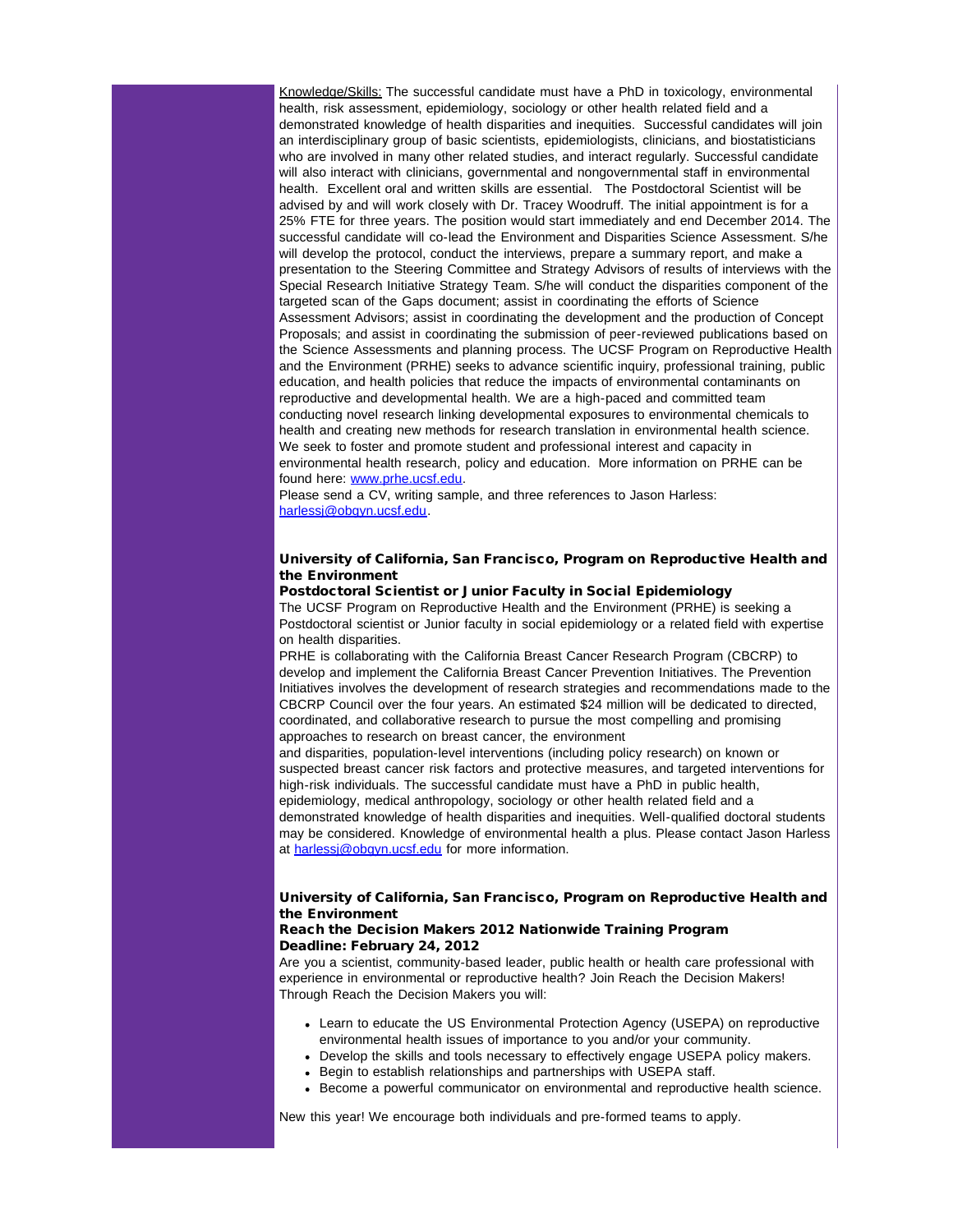- Pre-formed team. This could be an existing coalition or any group of individuals who want to form a team of four to six individuals. Reach would prefer teams that include a diverse mix of community-based leaders, researchers, health care professionals, and public health professionals.
- Individuals. Researchers, community-based leaders, public health professionals, and health care professionals with experience in reproductive or environmental health are encouraged to apply.

Reach the Decision Makers (Reach), a project of the UCSF Program on Reproductive Health and the Environment, is an innovative science and policy training program that works to increase the number of scientists, community-based leaders, public health and health care professionals who are actively involved in informing the US Environmental Protection Agency (USEPA) of current and relevant scientific findings impacting their decisions in setting policy. Reach is designed based on the very successful "Women's Policy Institute" of the Women's Foundation of California. Reach helps to ensure that science is translated into meaningful public policy that can protect reproductive health. This training program is made possible through a 3 year grant from the Kresge Foundation. Costs associated with the program (travel, housing, food, teleconference costs) will be covered by the program and each fellow will receive a \$500 stipend for participating. Out-of-pocket costs to participants are expected to be minimal beyond the time commitment required for participation. Please see the application for exact dates of in-person and webinar trainings.

INFO CALLS: Informational conference calls will be held on the following dates and times: February 1st, 9:30-10:30am PST; 12:30 - 1:30pm EST

February 13th, 9:00 - 10:00am PST; Noon - 1:00pm EST

Please join us during one of these times to learn more about Reach the Decision Makers and to have your questions answered. Please register for one of these calls by sending an email to: [reach@obgyn.ucsf.edu.](mailto:reach@obgyn.ucsf.edu?) Call-in information will be provided at the time of registration. APPLY NOW! If you are interested in applying for the Reach the Decision Makers class of 2012, please complete the application available

at[http://prhe.ucsf.edu/prhe/reachdecisionmakers.html](http://r20.rs6.net/tn.jsp?llr=5gytkqcab&et=1109261311711&s=1&e=0019XB6j_nEkozVpqrMCAYwPQMEZXs_IU4fzGlWGUSaIwHEC50QvPlT48FjUZx04GEnZmUP61tlA8MAiLRC5sOF8udvD72aN3M0qKXZ7Mlp1MMtb2JuBThAcji6yemKSiFHP_Aw6rNP-poHtsqAm7FQzg==) and submit it to [reach@obgyn.ucsf.edu.](mailto:reach@obgyn.ucsf.edu?) If you have any questions about the program or eligibility requirements, please email the program at [reach@obgyn.ucsf.edu](mailto:reach@obgyn.ucsf.edu?)</u>. Applications are due February 24, 2012.

# University of Texas- Austin, School of Social Work Tenure-Track Faculty

#### [http://facultyjobs.utexas.edu/potential/view\\_job.cfm?jobID=1657](http://r20.rs6.net/tn.jsp?llr=5gytkqcab&et=1109261311711&s=1&e=0019XB6j_nEkowTsQf099Eiqz0hS6bwV-4Q-I9MCVVzEgIMp0VbnslDDHxrFDtCrWz_CrCkHXMIptQ_t5wyXWVO15g1igAMeqRtZ92DBHnBPRzk8YRO71Ji6QAqHNiCmG2t1ZPX8bcaNFXXqzx7DAIXma-SqpYvst0ADRsuk2O8w08=)

Job Description: The School of Social Work at The University of Texas at Austin offers unique opportunities for individuals who wish to pursue an academic career in a dynamic, collegial environment. Faculty positions at the rank of assistant, associate or full professor are periodically available based on school needs and priorities. The school seeks candidates who are committed to teaching, research, and community service at the BSW, MSSW, and PhD levels. Qualifications include a doctorate in social work or a related field and a master's degree in social work. Candidates must have clear potential for or an established record of funded research, scholarship, and teaching, and must meet the University's requirements for that rank. Practice experience is preferred. Successful candidates are expected to teach undergraduate and graduate courses, develop a research program, collaborate with other faculty, and be involved in service to the university, community, and the profession. Women and minority applicants are encouraged to apply. Applicant Instructions: To ensure full consideration, please send a cover letter, curriculum vitae, and the name, address, e-mail addresses, and telephone number of three references to: Chair, Faculty Search Committee, Office of the Dean, The University of Texas at Austin, School of Social Work, 1 University Station, D3500, Austin, Texas 78712-0358.

# Yale University, Rudd Center for Food Policy & Obesity Director of Advocacy Resources, Rudd Center for Food Policy

The Director of Advocacy Resources for Yale University's Rudd Center for Food Policy & Obesity will help guide the Center's rapidly-expanding work on food marketing to young people. The Director will coordinate and lead the Rudd Center's work to educate and inform community organizations about issues related to food marketing, and develop resources to help them identify and implement appropriate strategies for intervention. Essential Duties:

1. Develop a comprehensive advocacy liaison strategy for the Center, focusing on food marketing to children and adolescents, and communities of color.

2. Build and maintain advocacy relationships by identifying, and serving as a liaison between community advocates and health- and child-related NGOs.

3. Educate advocacy groups about food policy and obesity, marketing and the food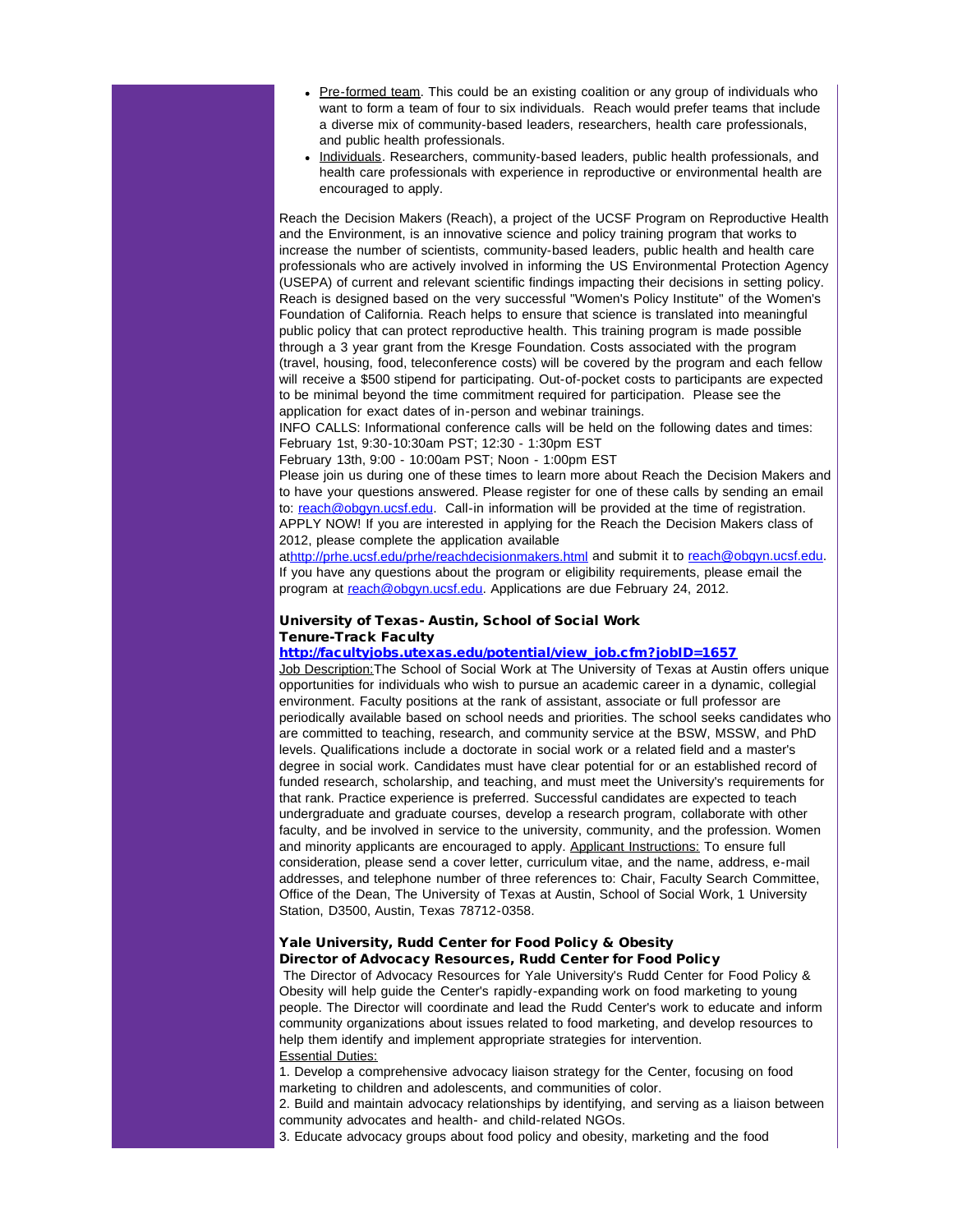environment via briefings, webinars, conferences, presentations and other methods as appropriate.

4. Provide expert/technical assistance to advocates from community organization pertaining to obesity and marketing issues, including creating strategic plans, agenda-setting, message framing, policy options, etc.

5. Produce fact sheets, reports, and other written materials for distribution on the Website and/or in written form; work with Communications director to ensure Website is up to date. 6. Represent the Rudd Center at meetings, conferences, and speaking engagements.

7. Monitor and analyze local and state legislation, policymaking, and regulatory activity regarding food marketing.

8. Work collaboratively with faculty and staff at the Center to carry out the Center's mission. Required Education and Experience:

1. Masters degree in a related field or law degree and two years of related work experience, or an equivalent combination of education and experience.

Skills & Abilities:

1. Firsthand knowledge of advocacy processes.

2. Experience working with a wide range of groups, including low-income people and communities of color.

3. Familiarity with health care/nutrition issues.

4. Experience in public speaking/presentations.

5. Excellent writing skills.

<span id="page-16-0"></span>6. Excellent public speaking skills for multiple audiences.

7. Able to travel within and outside CT.

To do apply for this position, please go to Yale's online job posting "STARS" website at the following link:

[http://www.yale.edu/hronline/careers/application/external/index.html](http://r20.rs6.net/tn.jsp?llr=5gytkqcab&et=1109261311711&s=1&e=0019XB6j_nEkoyZ3BluzzBmVqrSlHJ-ldTkpUyr6ZoJ9B11H9OQF4tzdTa1IQebRwq9aymg2DtCfq5XYal7jeliknp5PFB4TNzz-pjYfI4h23ddk3jCIQR56Pp6uz-ooMa22uGNvTzVxVB-spuPuanVm3JcbRBW4X02kStR_auoAdq55bw_lyzVgg==)</u>. Once there, you can search for this particular position by its requisition number (15190BR). You will be asked to upload your resume there as well.

Salary: Based on Experience

Location: New Haven, CT

.

Contact Information: Rebecca Puhl, 309 Edwards St., New Haven, CT 06520, Phone: 203 432-6700, Email: [rebecca.puhl@yale.edu](mailto:rebecca.puhl@yale.edu). Job Website Posting URL: [www.yaleruddcenter.org](http://r20.rs6.net/tn.jsp?llr=5gytkqcab&et=1109261311711&s=1&e=0019XB6j_nEkoxeT4IR2mv5bhBYgdcZH9IZy_WSpcltJLJI7tG-tD0dSgvGPi70VxFiEHknpphYuEYpkhF9P1kT-F9Ir1asoKc1b5TSOiARjopFxBkuyF5lhw==)

#### [back to top](#page-0-1)

# CONFERENCES AND EVENTS

Health Resources and Services Administration's (HRSA) Maternal and Child Health Bureau (MCHB) and the Centers for Disease Control and Prevention (CDC)

Training Course In Maternal and Child Health Epidemiology Denver, Colorado Westin

Denver Downtown

May 29 - June 2, 2012

Deadline: March 2, 2012

The MCHB and CDC are offering a Training Course in MCH Epidemiology as part of their ongoing effort to enhance the analytic capacity of state and local health agencies. This national program is aimed primarily at professionals in state and local health agencies who have significant responsibility for collecting, processing, analyzing, and reporting maternal and child health data. Faculty working with state or local MCH departments are also eligible for the course. This year, the course is geared to individuals with intermediate to advanced skills in using statistical and epidemiologic methods, preferably in MCH or a related field. The training curriculum is designed to build conceptual, technical, and analytic skills for using data effectively, and focuses on applications that are relevant to the day-to-day work of participants. The training course is an intensive program, combining lectures, discussion, hands-on exercises, and opportunities for individualized technical assistance. In addition, the in-person training will be supplemented with webinars both before and after the course. Training topics include:

- · MCH epidemiology for needs assessment and priority-setting
- · Population-based program evaluation design
- · Multivariable regression modeling
- · Data interpretation and presentation
- · Trend analysis
- · Small area analysis
- · Multilevel models
- · Propensity scores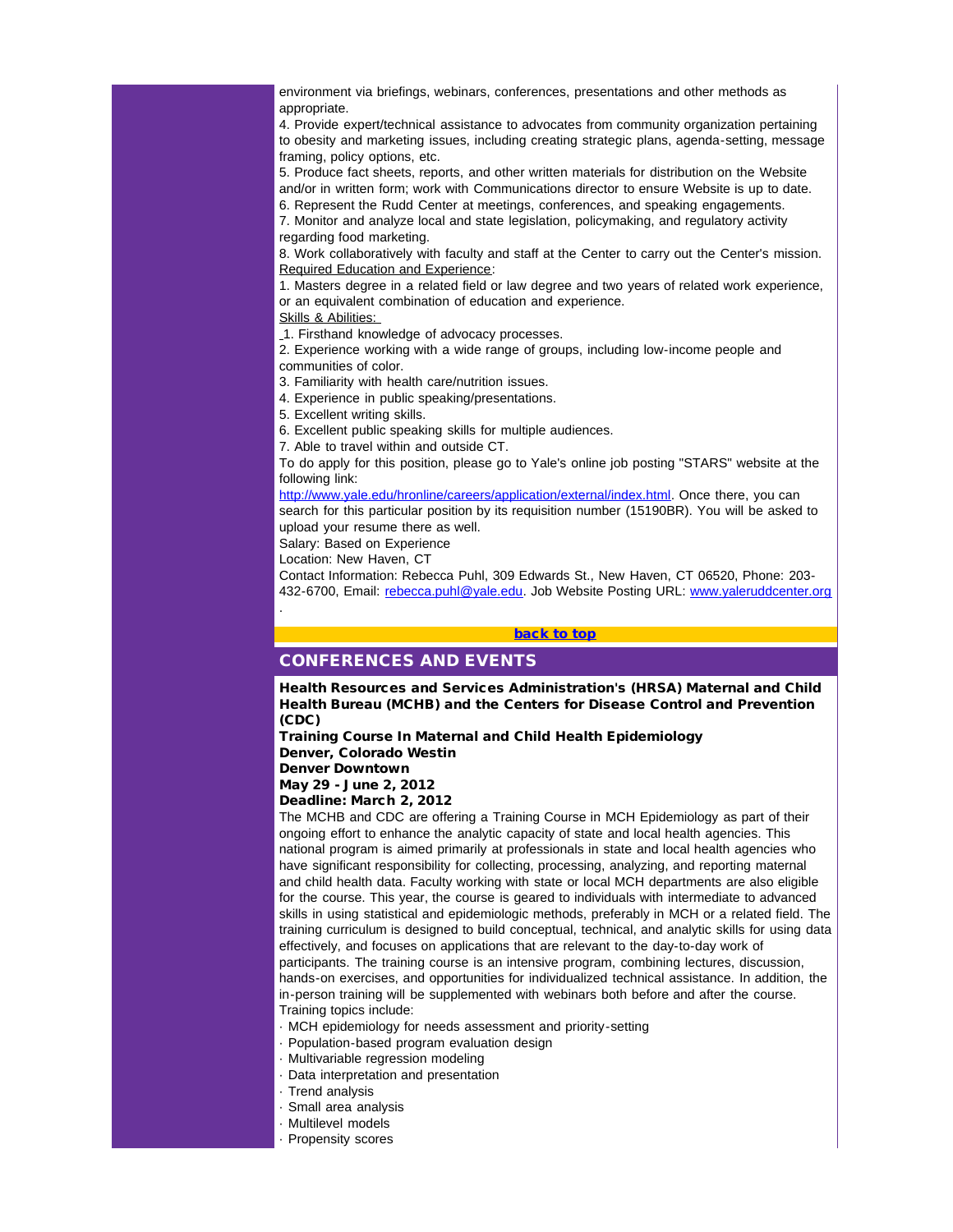- · Population attributable fractions
- · Modeling risk differences

The course will be held from mid-day Tuesday, May 29th to mid-day Saturday, June 2nd in Denver, Colorado. Lodging, breakfast, and lunch will be covered. A limited number of scholarships for airfare are available. STATE AGENCY EMPLOYEES: The application must be accompanied by a letter from your state MCH director indicating that he or she is aware that you are applying for the training course. This letter helps to foster communication between state MCH directors and data analysts. Go to [www.positiveoutcomes.net](http://r20.rs6.net/tn.jsp?llr=5gytkqcab&et=1109261311711&s=1&e=0019XB6j_nEkoxrroVcb3qCdpfUUFtCliZaL8M0949o9gwr4fG6IShIRgx1x52upaJ6zP2sIsIstKp5qLBzUmyxbGSOpafazA2Tv1-IhtFFzfk0LhoTVMpZsA==) to complete an online application. Only applications submitted online will be accepted. Completed applications must be submitted to Positive Outcomes, Inc. by 5 pm EST, Friday, March 2, 2012. For additional information, call Dr. Julia Hidalgo at: (443) 203-0305 or email Dr. Hidalgo at: [Julia.hidalgo@positiveoutcomes.net.](mailto:Julia.hidalgo@positiveoutcomes.net)

# New England Workshop on Science and Social Change Spring 2012 Workshop 2

# "Opening up New Directions in Epidemiology and Population Health" Woods Hole MA, USA

May 19 (Sat, 9am)-22 (Tues, 2pm), 2012 (arriving Friday evening) Organizer & Lead Facilitator: Peter J. Taylor, University of Massachusetts Boston, Science

in a Changing World graduate track, [http://www.stv.umb.edu/SICW.html](http://r20.rs6.net/tn.jsp?llr=5gytkqcab&et=1109261311711&s=1&e=0019XB6j_nEkoyKZal6w26PXTS33Ui5DLINOkftzotoIdr2ehe3Z2tEkNwUPLag56ytlkOGUvELymfnF9TBnXHSMvpFmHwNb7EFNHSRzkg6OGM3Yd4MSObw5w==).

Applications are sought from researchers (including graduate students) and other professionals who are interested in exploring ways to open up new directions in epidemiological thinking and research. An interest in "not simply continuing along previous lines" (to quote a participant in a previous workshop) means sharing and extending perspectives, problems, tools, connections, and audiences that draw us outside our previous comfort zones. The workshop activities will build on what the participants on tribute, but topics addressed might include:

\*Popular epidemiology and community-based participatory health research

\*Lay epidemiology and bringing epidemiological thinking into public discourse

\*Promoting discussion among researchers beyond epidemiology proper

\*Teaching non-specialists to become conversant with the methods, results, and controversies in epidemiology and related fields

\*Innovative research designs; Alternatives to various statistical conventions

\*Visual thinking and communication

\*Lessons from historical case studies

\*Bringing the histories and philosophies of other disciplines to bear in re-framing persistent or stubborn research questions

\*How to support each other doing more in-depth, less-conventional work

\*Conditions for professional and scholarly creativity

...and more (to be determined by participants)

The workshop will also introduce participants to tools and processes for individual reflection and group interaction designed to produce insights and deepen the people-connections valuable for putting those

insights into practice after the workshop. For more details,

[http://www.stv.umb.edu/newssc12b.html](http://r20.rs6.net/tn.jsp?llr=5gytkqcab&et=1109261311711&s=1&e=0019XB6j_nEkoxC30NGIRgoPKiJT_AKBHqGN3iyCMCklORQuXr3ehY8OUtC9JCpR0R1EpVllKkIX4MFRlgwX2l-ODgms6iqnrQW7ul_Yxij9WUObinFZ9zGD-E5p8cVgrPM).

Registration is on a sliding scale--\$125 (for those with low incomes and lack of travel support) up to \$300 (for those with a decent income and institutional/grant support). Registration covers meal costs. Accommodation, at a local, moderately priced motel is extra. The funding available to help get people to the workshop is modest, but we have managed to subsidize travel and accommodation in past years according to need (which favors graduate students and independent scholars, but does not count out those with regular positions but no travel budgets). Applications accepted until workshop is full. For more details, see [http://www.stv.umb.edu/newsscarrange.html.](http://r20.rs6.net/tn.jsp?llr=5gytkqcab&et=1109261311711&s=1&e=0019XB6j_nEkozE1sEsQ1kyQPKGrHQSb4ynhldiE2SyWyKRB7utinZH303xjBVvtxd8H8NKPnpIKEmJulpQwXErMdNcFNxMp7tGR9PLcwqYopl55gbGcvJRgXbhnfS5_2dm1fZi41oKgz8=)

# Harvard University

7<sup>th</sup> Annual Program in Ethics & Health Conference: Statistical vs. Identified Lives - Ethics and Public Policy

# The Inn at Longwood (April 19)/Sheraton Commander (April 20) April 19-20, 2012

Sponsored by Harvard Global Health Institute, HSPH Center for health Decision Science, The Petrie-Glom Center for Health Law Policy, Biotechnology, and Bioethics at Harvard Law School, Edmond J. Safra Center for Ethics

Register [here](http://r20.rs6.net/tn.jsp?llr=yrwcnrcab&et=1109124099737&s=14400&e=001lSxjpZvbqNr8yZzaLPTtks3ZHmwjF8CmeafSRyhxNDgextCtevVACF4YbJ0epQxZxjWKGJGaOz_LwhsJ4HkANKBvmcSQD0K5QX7PktOqmezjjmexOxzNQJczJ649vsCIMZXOhL5W40DozwPBAEMkNDvLXs6DtvcY) ([http://fs6.formsite.com/harvardhigh/form69/index.html\)](http://r20.rs6.net/tn.jsp?llr=5gytkqcab&t=4wxascjab.0.jqpjscjab.5gytkqcab.1&ts=S0729&p=http%3A%2F%2Ffs6.formsite.com%2Fharvardhigh%2Fform69%2Findex.html).

National Cancer Institute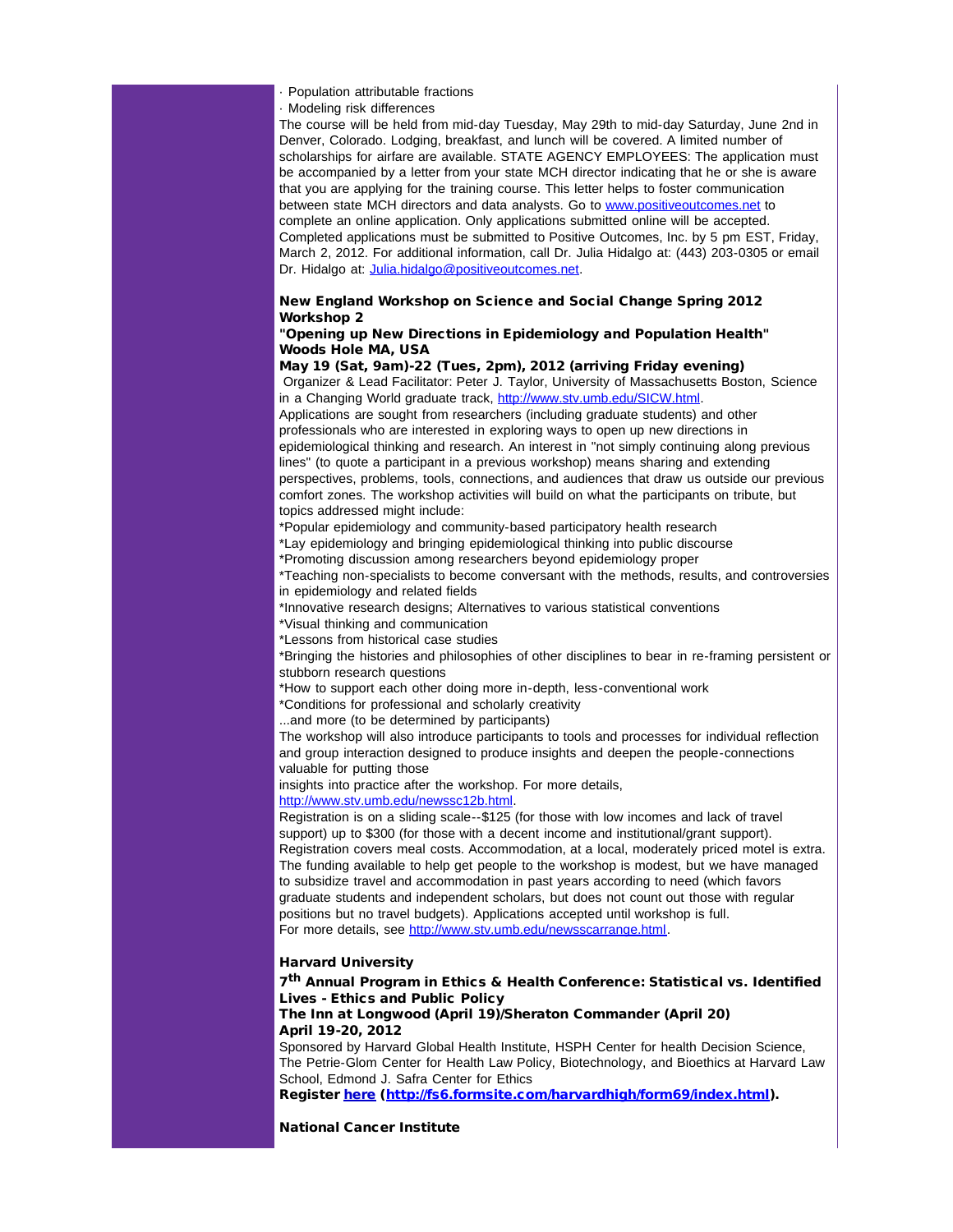## Reality to Research Cyber-Seminar Series Howdy, Partner! Using the PARTNER Tool to Track and Analyze Community **Partnerships**

# February 21, 2012, 2:00 p.m.-3:00 p.m. ET

A major challenge facing public health researchers and practitioners today is how to partner with other organizations, agencies, and groups to collaboratively address public health goals while effectively leveraging resources. The process by which organizations have engaged partners in collaboration has varied, with few ways to measure the success of these partnerships. Public leaders are eager to understand how to analyze these collaborations to determine whether the time and resources spent building these partnerships are worth the investment. The PARTNER Tool (Program to Analyze, Record, and Track Networks to Enhance Relationships), is a free social network analysis tool designed to demonstrate how community organizations members are connected, how resources are leveraged and exchanged, the levels of trust, and to link outcomes to the process of collaboration. n the National Cancer Institute's February Research to Reality cyber-seminar, we build on December's topic on systems thinking and highlight a practical tool that can help analyze and improve partnerships across all levels. We will be joined by PARTNER Tool developer, Dr Danielle Varda, who will provide an overview of the tool, how it can be used, and the potential benefits for measuring and analyzing partnership activity. Additionally, two practitioners, Dr. Lea Ayers LaFave and Julia Ruschmann, will join us and share their experiences implementing PARTNER in their respective communities and organizations, their lessons learned, and implications of this resource for other local health departments and organizations. Register Now! Please click on the following link for more information and to register for this event: [https://researchtoreality.cancer.gov/cyber-seminars.](http://r20.rs6.net/tn.jsp?llr=5gytkqcab&t=4wxascjab.0.lqpjscjab.5gytkqcab.1&ts=S0729&p=https%3A%2F%2Fresearchtoreality.cancer.gov%2Fcyber-seminars) Following registration, you will receive a confirmation email with the toll free number, web URL,and participant passcode. This cyber-seminar will be archived on the Research to Reality web site at [https://researchtoreality.cancer.gov](http://r20.rs6.net/tn.jsp?llr=5gytkqcab&t=4wxascjab.0.mqpjscjab.5gytkqcab.1&ts=S0729&p=https%3A%2F%2Fresearchtoreality.cancer.gov%2F) approximately one week following the presentation. Cyber-Seminar Archive: If you have missed any of the past cyber-seminars, you can view them all on the [R2R Archive.](http://r20.rs6.net/tn.jsp?llr=5gytkqcab&t=4wxascjab.0.nqpjscjab.5gytkqcab.1&ts=S0729&p=https%3A%2F%2Fresearchtoreality.cancer.gov%2Fcyber-seminars%2Farchive) Watch the presentations, and [join in the discussions.](http://r20.rs6.net/tn.jsp?llr=5gytkqcab&t=4wxascjab.0.oqpjscjab.5gytkqcab.1&ts=S0729&p=https%3A%2F%2Fresearchtoreality.cancer.gov%2Fdiscussions) Formore information on the cyber-seminar series please email [ResearchtoReality@mail.nih.gov](mailto:ResearchtoReality@mail.nih.gov).

National Institute of Minority Health and Health Disparities 2012 Summit on the Science of Eliminating Health Disparities Integrating Science, Policy and Practice: Building a Healthier Society Gaylord National Resort and Convention Center National Harbor, MD October 31-November 1, 2012 Save the Date! For more information, contact [2012summit@mail.nih.gov.](mailto:2012summit@mail.nih.gov)

# University of Wisconsin-Madison, Collaborative Center for Health Equity

# 3<sup>rd</sup> Annual Health Equity Leadership Institute

June 10-15, 2012

# Deadline (for applications): February 24, 2012

In partnership with the Maryland Center for Health Equity in the School of Public Health, University of Maryland College Park, the Collaborative Center for Health Equity at the University of Wisconsin-Madison offers an intensive weeklong "research boot camp" focused on increasing the number of investigators, particularly minority investigators, engaged in health disparities/health equity research that are successful in tenure track academic appointments in schools of public health, medicine and other health and behavioral health science disciplines, assisting them in achieving research funding through the NIH. Focus: Translational community-engaged health equity research and how the National Institutes of Health supports health disparity/health equity research. Content: Presentations by health equity researchers from UW, other academic settings and NIH; visits to community partner research sites; tips for mentor selection and alignment, work/life balance, manuscript development and grant writing and mock study sections. Format: Large and small group sessions designed to provide career guidance and professional network development opportunities to health equity investigators. HELI Scholars: Up to 30 scholars will be invited to attend. Applications from minority fellows, junior faculty or post doctorates in health, social and behavioral sciences addressing research in minority health, health disparities, and health equity are especially encouraged. The HELI program is free; limited support for travel and accommodations is available. HELI is made possible through National Institute for Health Centers of Excellence grant awards from the National Institute on Minority Health and Health Disparities to the University of Maryland and University of Wisconsin. For more information, contact: [CCHE@hslc.wisc.edu.](mailto:CCHE@hslc.wisc.edu) NOTE to Kellogg Scholars and Alums: Please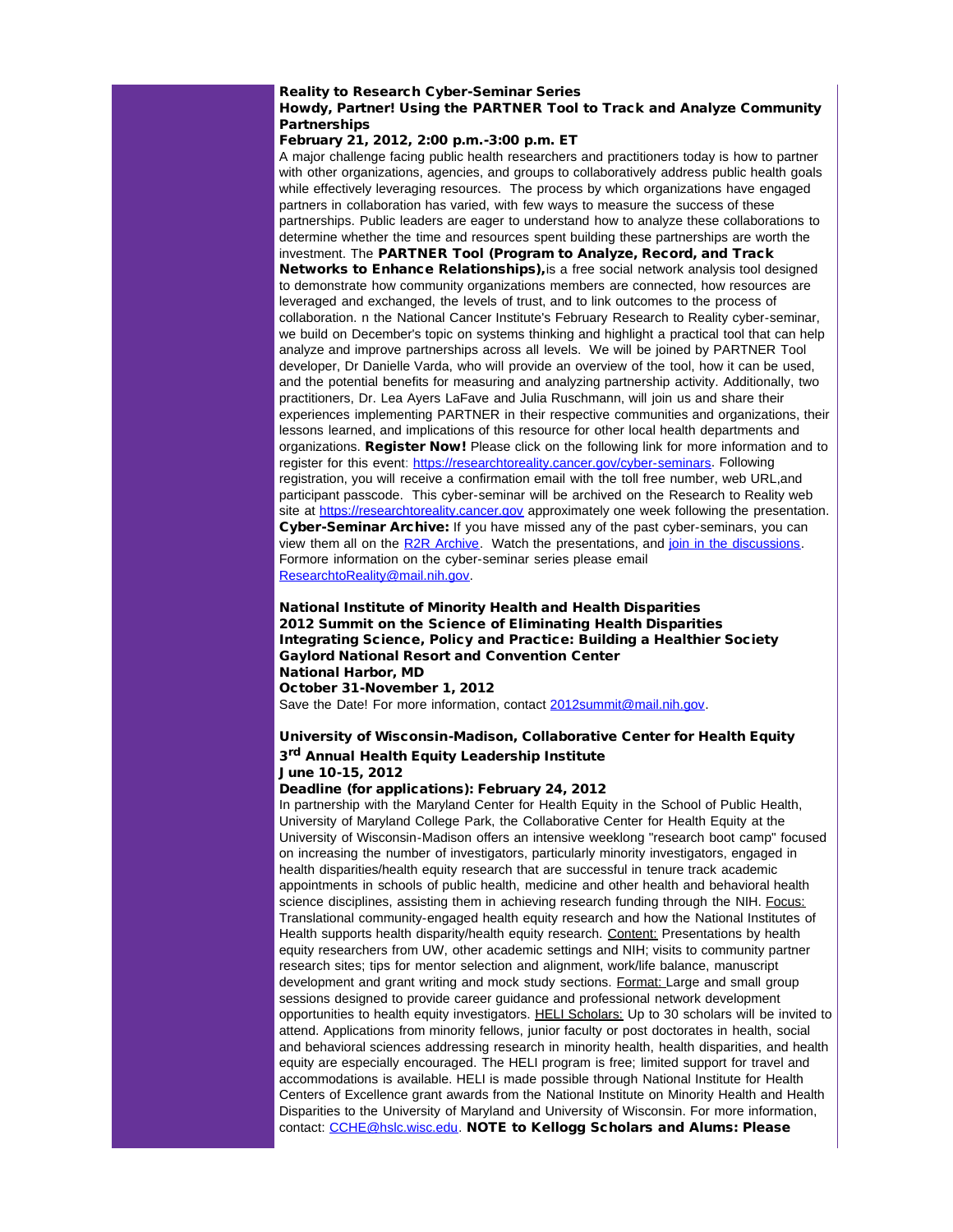<span id="page-19-0"></span>email Barbara Krimgold ([bkrimgold@cfah.org](mailto:bkrimgold@cfah.org)) if you apply and are invited to attend this conference.

[back to top](#page-0-1)

# RESOURCES

### **Publications**

An Exploration of the Effect of Community Engagement in Research on Perceived Outcomes of Partnered Mental Health Services Projects Dmitry Khodyakov, Susan Stockdale, Felica Jones, Elizabeth Ohito, Andrea Jones, Elizabeth Lizaola and Joseph Mango, *Society and Mental Health*, Nov. 2011

#### [http://bit.ly/wBVbz4](http://r20.rs6.net/tn.jsp?llr=5gytkqcab&t=4wxascjab.0.pqpjscjab.5gytkqcab.1&ts=S0729&p=http%3A%2F%2Fbit.ly%2FwBVbz4)

Abstract: Mental health research projects address sensitive issues for vulnerable populations and are implemented in complex environments. Community-based participatory research approaches are recommended for health research on vulnerable populations, but little is known about how variation in participation affects outcomes of partnered research projects. We developed a conceptual model demonstrating the impact of community engagement in research on outcomes of partnered projects. We collected data on key constructs from community and academic leaders of 21 sampled partnered research projects in two cycles of a research center funded by the National Institute of Mental Health.

We conducted empirical analyses to test the model. Our findings suggest that community engagement in research is positively associated with perceived professional development as well as political and community impact.

# Health economic assessment tools (HEAT) for walking and cycling transport infrastructure and policies

#### Methodology and user guide

Sonja Kahlmeier, University of Zurich, Switzerland; Nick Cavill, Cavill Associates, United Kingdom; Hywell Dinsdale, National Obesity Observatory England, United Kingdom; Harry Rutter, National Obesity Observatory England, United Kingdom; Thomas Götschi, University of Zurich, Switzerland; Charlie Foster, University of Oxford, United Kingdom; Paul Kelly, University of Oxford, United Kingdom; Dushy Clarke, University of Oxford, United Kingdom; Pekka Oja, UKK Institute for Health Promotion Research, Finland; Richard Fordham, University of East Anglia, United Kingdom; Dave Stone, Natural England, United Kingdom; Francesca Racioppi, WHO Regional Office for Europe

WHO Regional Office for Europe.2011

Available online PDF [46p.] at: [http://bit.ly/zJVPYm](http://r20.rs6.net/tn.jsp?llr=5gytkqcab&t=4wxascjab.0.qqpjscjab.5gytkqcab.1&ts=S0729&p=http%3A%2F%2Fbit.ly%2FzJVPYm)

".....The promotion of cycling and walking for everyday physical activity not only promotes health but can also have positive effects on the environment. This booklet summarizes the tools and guidance developed to facilitate this shift: the methodology for the economic assessment of transport infrastructure and policies in relation to the health effects of walking and cycling; systematic reviews of the economic and health literature; and guidance on applying the health economic assessment tools and the principles underlying it. This methodology and user guide will be of key interest to professionals at both national and local levels: transport planners, traffic engineers, and special interest groups working on transport, walking, cycling or the environment, as well as health economists, physical activity experts and health promotion experts...."

**Content** 

1. Introduction .

2. Methodological guidance on economic appraisal of health effects related to walking and cycling

2.1. Walking and cycling data .

2.2. Time needed to reach full level of walking or cycling

2.3. Interactions between transport-related physical activity, air pollution and road traffic injuries

2.4. Mortality or morbidity?

- 2.5. The nature of the relationship between physical activity and health
- 2.6. Age groups .

2.7. Sex

- 2.8. Time needed for health benefits to build up .
- 2.9. Activity substitution
- 2.10. Static vs life tables approach
- 2.11. Costs applied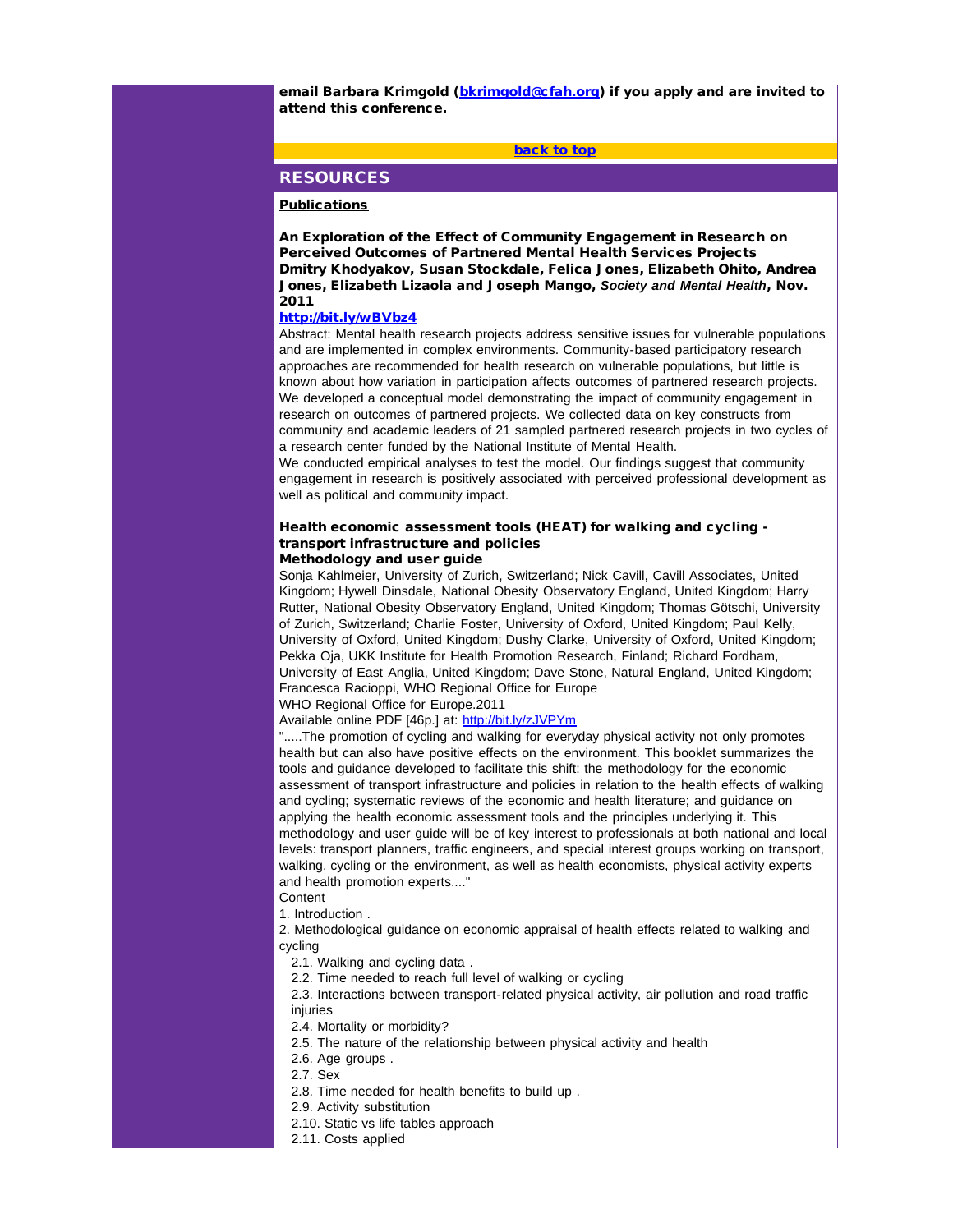- 2.12. Discounting
- 2.13. Sensitivity analysis .
- 3. Reviews of the literature: summary
	- 3.1. Economic literature
	- 3.2. Epidemiological literature
- 4. The HEAT for walking and for cycling: introduction .
- 5. HEAT for walking: instructions for users
- 6. HEAT for cycling: instructions for users
- References

# How can the health equity impact of universal policies be evaluated? Insights into approaches and next steps

Edited by: Beth Milton, May Moonan, Margaret Whitehead, David Taylor-Robinson WHO Collaborating Centre for Policy Research on Social Determinants of Health, University of Liverpool. WHO Regional Office for Europe - 2011

Available online PDF [67p.] at: [http://bit.ly/slZJz1](http://r20.rs6.net/tn.jsp?llr=5gytkqcab&t=4wxascjab.0.rqpjscjab.5gytkqcab.1&ts=S0729&p=http%3A%2F%2Ft.co%2F6rSlOLYw)

".........Taking population level action on the wider social determinants of health in efforts to reduce health inequities is an international public health imperative. However, an important barrier to action is the perceived lack of evidence about what works to reduce health inequities. This is particularly evident in relation to universal welfare policies, which can have profound effects on health inequities, both positive and negative in nature. Because universal policies are usually applied to whole populations, and are often complex in nature with long causal chains, this precludes a true experimental design, and other approaches to evaluation are required. This report presents arguments and case studies from an expert group meeting convened to clarify the importance and challenges of evaluating universal policies, and to outline potential approaches to assessing the impact of universal policies on health inequities. The report also identifies key research and policy questions that need evaluating as a matter of priority, and sets the agenda for partnership working to develop these methods

further....." Content:

Section 1: Introduction

1.1 Background

Section 2: Why is so important to evaluate universal policies" for their impact on health inequities?

2.1 Universal policies are potentially important determinants of health

- 2.3 The need for evidence to support efficient and effective use of scarce resources
- 2.4 Piecemeal learning at the local level

2.5 The current erosion of universal policies

2.6 Better evidence for policy--making

Section 3: What are the evaluation challenges and barriers in relation to such policies?

3.1 The issue of controls/comparison groups

3.2 Time---lags and long causal chains temporal issues for evaluators

3.3 Linking policy events to outcomes and indicators

3.4 Dealing with complexity

3.5 The "transferability" problem and the importance of context

3.6 The mismatch between research and policy time frames

3.7 The difficulty of engaging decision---makers from other sectors

3.8 The need to prioritize interventions for evaluation

3.9 The tension between "robust" and "good enough" evidence

Section 4: Current promising approaches to evaluation and gaps/refinements needed 4.1 How might universal policies be evaluated?

Exploiting natural policy experiments

Retrospective analysis: the Inspector Morse/resilience approach

From randomization to case studies

Insights from Complexity Theory

Utilizing logic models and a systems approach

Cross---national comparative policy analyses

Assessing differential impacts

Using tracer groups or conditions

Section 5: Burning research questions and policies to evaluate as a matter of priority

5.1 What are the differential effects of national policies to deal with economic recession?

5.2 What are the effects of the "Choice" agenda on access to universal services?

5.3 What are the features of an equitable health care service?

5.4 What are the features of evaluations which have led to both reliable and misleading findings, and what are their effects on policy?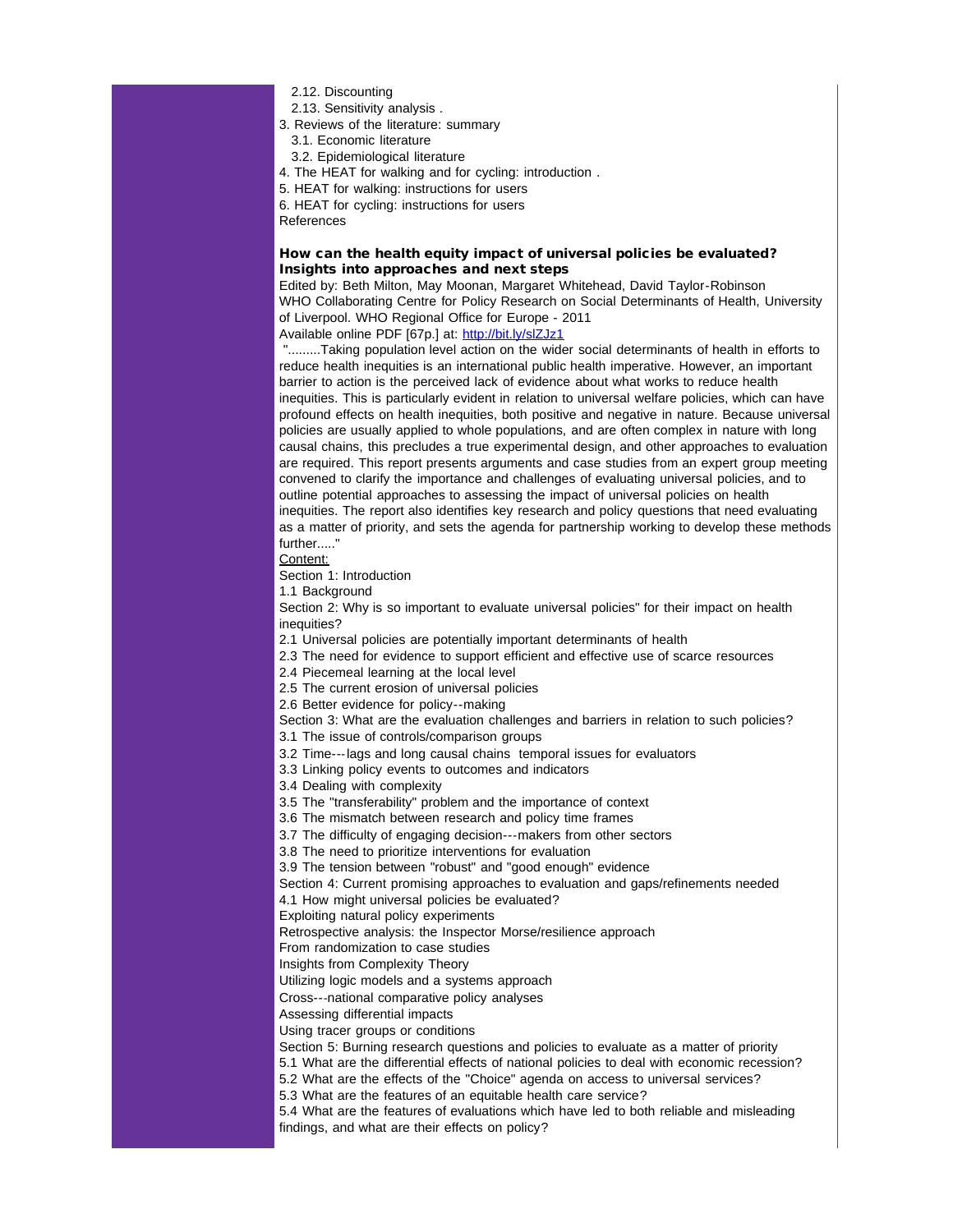5.5 What are the essential elements of an evaluation methodology that capture the equity impact of a universal policy, including the historical context prior to policy implementation and the displacement effects of the implemented policy?

5.6 What lessons can we learn from collaborating with (for example) historians and archaeologists to systematically capture how the historical context of a "place" influences the impact (either positive or negative) of an implemented universal policy?

5.7 What lessons can we learn from economists in assessing the equity impact of a universal policy, factoring in the historical context of the "place"?

An opportunistic tracer group for evaluation of children in low income households 5.8 Researching knowledge exchange issues

Section 6: Establishing a longer term partnership

Section 7: Conclusion

Section 8: References and bibliography

# Quality in Qualitative Evaluation: A framework for assessing research evidence

#### A Quality Framework

Liz Spencer, Jane Ritchie, Jane Lewis and Lucy Dillon (2003), National Centre for Social Research

UK Government Chief Social Researcher's Office, London: Cabinet Office. Available online at: [http://bit.ly/zcNgfz](http://r20.rs6.net/tn.jsp?llr=5gytkqcab&t=4wxascjab.0.sqpjscjab.5gytkqcab.1&ts=S0729&p=http%3A%2F%2Fbit.ly%2FzcNgfz)

"........This document presents a framework for appraising the quality of qualitative evaluations.

It was developed with particular reference to evaluations concerned with the development and implementation of social policy, programmes and practice. The framework was devised as part of a programme of research conducted on behalf of the Cabinet Office. The research on which the framework was built involved:

\* a comprehensive review of the literature on qualitative research methods relating to standards in qualitative research;

\* a review of qualitative research methods used in Government funded evaluation studies;

\* a review of existing frameworks for assessing quality in qualitative research;

\* exploratory interviews with a range of people who have an interest in quality assessment of qualitative research and/or policy-related evaluations. These included academics who have written about qualitative research from either a theoretical or empirical perspective; authors of existing frameworks; research practitioners; commissioners and funders; and policy-makers who have used qualitative research evidence in the development and evaluation of policies; a workshop, involving the above groups, to refine the framework initially developed;

\* a trial application of the framework to a small number of studies.

All these strands of activity have heavily influenced the content of the framework and the premises that surround its operation.

Content:

I Introduction

II Scope of the Framework

III Application of the Framework

IV Content of the Framework

V Further reading

Rapid Evidence Assessment Toolkit at: [http://bit.ly/wqiC2A](http://r20.rs6.net/tn.jsp?llr=5gytkqcab&t=4wxascjab.0.tqpjscjab.5gytkqcab.1&ts=S0729&p=http%3A%2F%2Fbit.ly%2FwqiC2A)

### University of Utah Guidelines for Community-Based Research Partnerships [http://bit.ly/k0WnzP](http://r20.rs6.net/tn.jsp?llr=5gytkqcab&t=4wxascjab.0.uqpjscjab.5gytkqcab.1&ts=S0729&p=http%3A%2F%2Fbit.ly%2Fk0WnzP)

The University of Utah Guidelines for Community-Based Research Partnerships provide an orientation to university researchers and community members who wish to form partnerships for community based research (CBR) . It was developed through discussion with university and community representatives who have engaged in CBR, a variety of local experts and published sources. A 2007 University report on Facilitating Mutually-Beneficial Community.<br>Based Research is available at [http://bit.ly/z6xUvs.](http://r20.rs6.net/tn.jsp?llr=5gytkqcab&t=4wxascjab.0.vqpjscjab.5gytkqcab.1&ts=S0729&p=http%3A%2F%2Fbit.ly%2Fz6xUvs)

#### Work, Worklessness and the Political Economy of Health Clare Bambra Oxford University Press

[http://www.oup.com/us/catalog/general/subject/Medicine/PublicHealth/?](http://r20.rs6.net/tn.jsp?llr=5gytkqcab&t=4wxascjab.0.wqpjscjab.5gytkqcab.1&ts=S0729&p=http%3A%2F%2Fwww.oup.com%2Fus%2Fcatalog%2Fgeneral%2Fsubject%2FMedicine%2FPublicHealth%2F%3Fview%3Dusa%26ci%3D9780199588299) [view=usa&ci=9780199588299](http://r20.rs6.net/tn.jsp?llr=5gytkqcab&t=4wxascjab.0.wqpjscjab.5gytkqcab.1&ts=S0729&p=http%3A%2F%2Fwww.oup.com%2Fus%2Fcatalog%2Fgeneral%2Fsubject%2FMedicine%2FPublicHealth%2F%3Fview%3Dusa%26ci%3D9780199588299)

Drawing on international research from public health, social policy, epidemiology, geography and political science, this book systematically demonstrates that work and worklessness are central to our health and wellbeing and are the underlying determinants of health inequalities. The material and psychosocial conditions in which we work have immense consequences for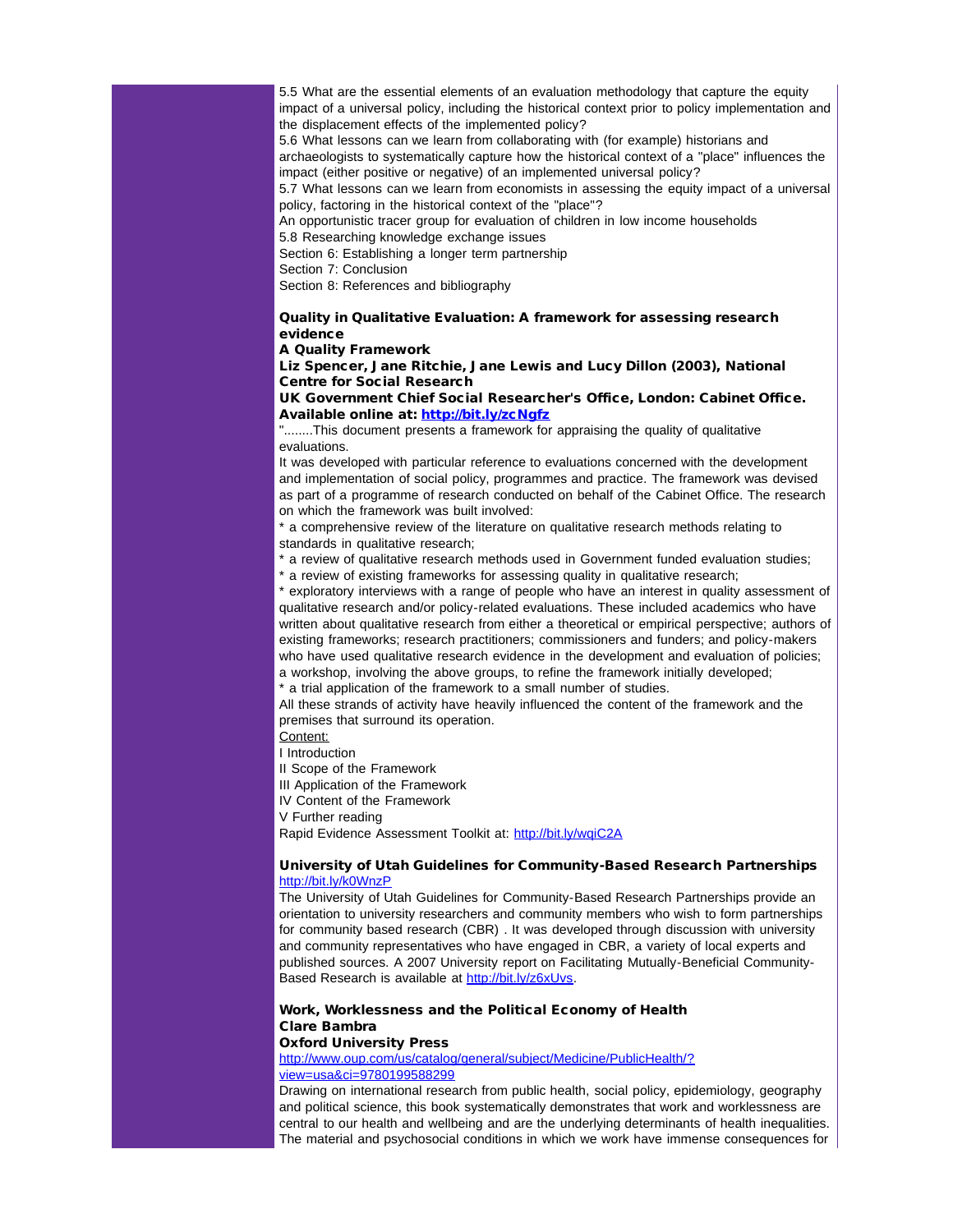our physical and mental wellbeing, as well as for the distribution of population health. Recessions, job-loss, insecurity and unemployment also have important ramifications for the health and wellbeing of individuals, families and communities. Chronic illness is itself a significant cause of worklessness and low pay. This book demonstrates that countries with a more regulated work environment and a more interventionist and supportive welfare system have better health and smaller work-related health inequalities. Specific examples of policies and interventions that can mitigate the ill-health effects of work and worklessness are examined and the book concludes by asserting the importance of politics and policy choices in the aetiology of health and health inequalities. "I strongly recommend this volume as a way of stimulating a change of direction in the literature on the determinants of health and health inequalities" from the Foreword by Professor Vicente Navarro, The Johns Hopkins University, USA. Clare Bambra is Professor of Public Health Policy, Wolfson Research Institute for Health and Wellbeing, Durham University, UK.

#### World Development Report 2012: The focus of the report is Gender Equality and Development The World Bank, 2012

# [http://bit.ly/xiQkAq](http://r20.rs6.net/tn.jsp?llr=5gytkqcab&t=4wxascjab.0.xqpjscjab.5gytkqcab.1&ts=S0729&p=http%3A%2F%2Ft.co%2F4NGvd7tF)

*Swedish launch of World Bank report on gender equality as a pre-condition for reducing poverty and increasing growth.*

*On 31 January, Minister for Finance Anders Borg and Minister for International Development Cooperation Gunilla Carlsson are to present the World Development Report 2012 in Stockholm, together with the report' principle author, Dr Ana Revenga (World Bank)* Overview PDF [4p.] at: [http://bit.ly/zv6e4D](http://r20.rs6.net/tn.jsp?llr=5gytkqcab&t=4wxascjab.0.yqpjscjab.5gytkqcab.1&ts=S0729&p=http%3A%2F%2Fbit.ly%2Fzv6e4D)

"...............The lives of girls and women have changed dramatically over the past quarter century. The pace of change has been astonishing in some areas, but in others, progress toward gender equality has been limited-even in developed countries.

This year's World Development Report: Gender Equality and Development argues that gender equality is a core development objective in its own right. It is also smart economics. Greater gender equality can enhance productivity, improve development outcomes for the next generation, and make institutions more representative.

The Report also focuses on four priority areas for policy going forward:

(i) reducing excess female mortality and closing education gaps where they remain,

(ii) improving access to economic opportunities for women

(iii) increasing women's voice and agency in the household and in society and

(iv) limiting the reproduction of gender inequality across generations.

Complete Report: [World Development Report 2012: Gender Equality and Development](http://r20.rs6.net/tn.jsp?llr=5gytkqcab&t=4wxascjab.0.zqpjscjab.5gytkqcab.1&ts=S0729&p=http%3A%2F%2Fecon.worldbank.org%2FWBSITE%2FEXTERNAL%2FEXTDEC%2FEXTRESEARCH%2FEXTWDRS%2FEXTWDR2012%2F0%2C%2CcontentMDK%3A23004468%7EpagePK%3A64167689%7EpiPK%3A64167673%7EtheSitePK%3A7778063%2C00.html)  $(19MB, pdf)$  I **Issuu** 

#### Website

# The Immigration Policy Center, American Immigration Council The Economic and Political Impact of Immigrants, Latinos and Asians State by State

[http://www.immigrationpolicy.org/just-facts/economic-and-political-impact](http://r20.rs6.net/tn.jsp?llr=5gytkqcab&t=4wxascjab.0.8qpjscjab.5gytkqcab.1&ts=S0729&p=http%3A%2F%2Fwww.immigrationpolicy.org%2Fjust-facts%2Feconomic-and-political-impact-immigrants-latinos-and-asians-state-state)[immigrants-latinos-and-asians-state-state](http://r20.rs6.net/tn.jsp?llr=5gytkqcab&t=4wxascjab.0.8qpjscjab.5gytkqcab.1&ts=S0729&p=http%3A%2F%2Fwww.immigrationpolicy.org%2Fjust-facts%2Feconomic-and-political-impact-immigrants-latinos-and-asians-state-state)

The Immigration Policy Center offers a set of infographics and 50 state factsheets on the [Economic and Political Impact of Immigrants, Latinos and Asians State by State](http://r20.rs6.net/tn.jsp?llr=5gytkqcab&t=4wxascjab.0.7qpjscjab.5gytkqcab.1&ts=S0729&p=http%3A%2F%2Forg2.democracyinaction.org%2Fdia%2Ftrack.jsp%3Fv%3D2%26c%3D9XAIhTFxIomslE5CYzCaSmHwiF17es04). The fact sheets and infographics are a synthesis of current government and academic data which highlight the growing economic and political power of immigrants, Latinos, and Asians in each of the 50 states, including information such as population size, business ownership, purchasing power, and number of voters.

# US Department of Health and Human Services, The Office of Women's Health Quick Health Data Online (Previously known as the National Women's Health Indicators Database)

# Health Disparities Profiles

[http://www.healthstatus2020.com/owh/disparities/ChartBookData\\_search.asp](http://r20.rs6.net/tn.jsp?llr=5gytkqcab&t=4wxascjab.0.4qpjscjab.5gytkqcab.1&ts=S0729&p=http%3A%2F%2Fwww.healthstatus2020.com%2Fowh%2Fdisparities%2FChartBookData_search.asp) The 2011 *Health Disparities Profiles* examines key health indicators at the state level for different racial and ethnic populations in each of the 50 states, the District of Columbia, Guam, Puerto Rico and the US Virgin Islands. Twenty-two health indicators are presented, which highlight some of the key areas related to health disparities among different populations. It can be used as a reference for policymakers and program managers to identify areas where major health disparities exist in each state.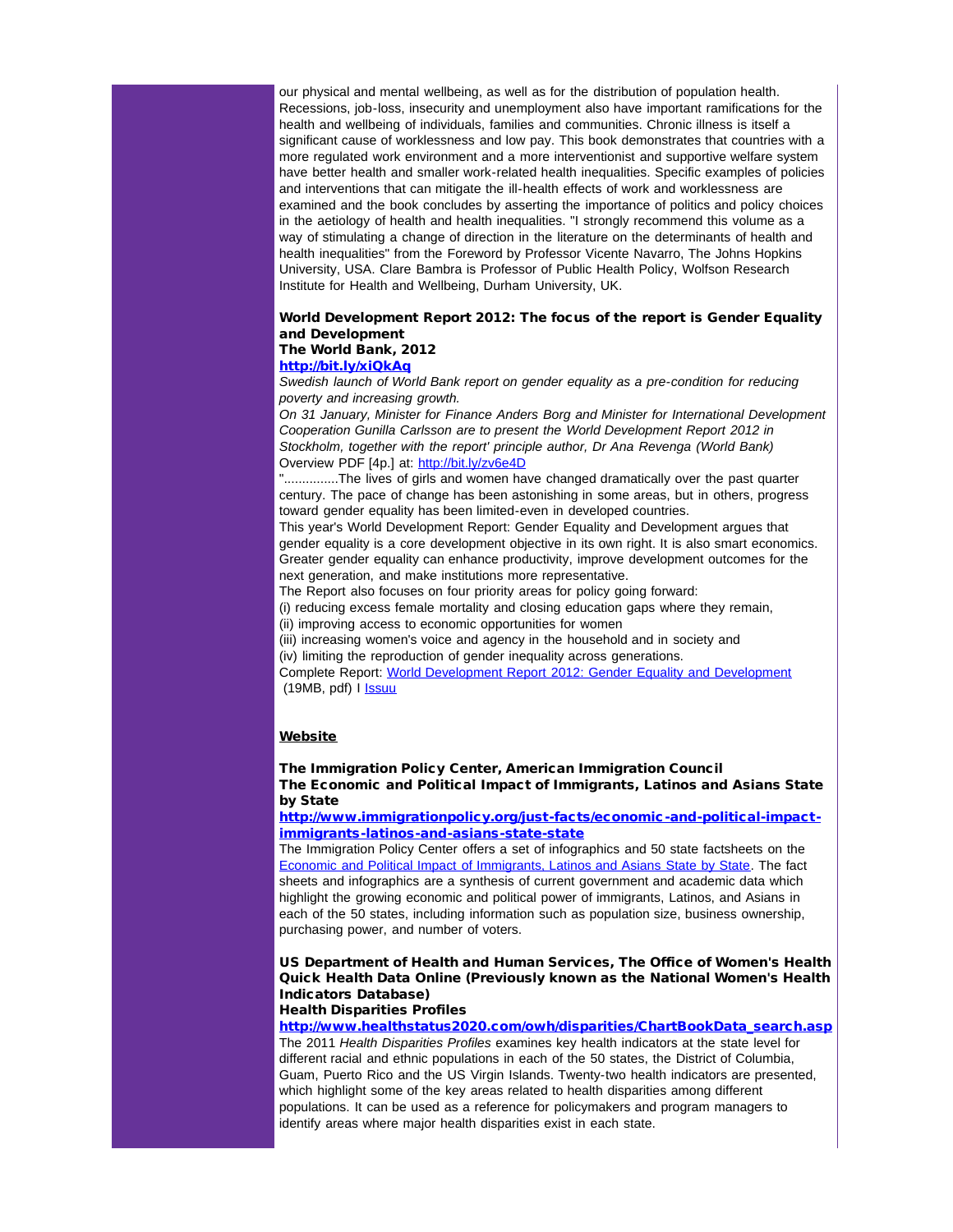# **Others**

# Health Action 2012 Conference Central (Plenary Webcasts) Families USA

Thanks to everyone who attended Health Action 2012 on January 19-21! In case you weren't able to attend the conference, please check our [Health Action 2012 Conference Central](http://r20.rs6.net/tn.jsp?llr=5gytkqcab&t=4wxascjab.0.arpjscjab.5gytkqcab.1&ts=S0729&p=http%3A%2F%2Fwww.familiesusa.org%2Fconference%2Fhealth-action-2012%2F) page, which hosts webcasts of plenary sessions, workshop materials, Radio Row broadcasts, and more. There you can find our plenary devoted to health equity, [Health Equity and the](http://r20.rs6.net/tn.jsp?llr=5gytkqcab&t=4wxascjab.0.brpjscjab.5gytkqcab.1&ts=S0729&p=http%3A%2F%2Fwww.capitolconnection.net%2Fcapcon%2FFamiliesUSA%2FHealthAction2012%2F012012am%2FAMPlenary-wmv.htm) [Affordable Care Act: Delivering on the Promise and Ensuring Its Success](http://r20.rs6.net/tn.jsp?llr=5gytkqcab&t=4wxascjab.0.brpjscjab.5gytkqcab.1&ts=S0729&p=http%3A%2F%2Fwww.capitolconnection.net%2Fcapcon%2FFamiliesUSA%2FHealthAction2012%2F012012am%2FAMPlenary-wmv.htm), featuring Dr. David Satcher, Janet Murguía, and Dr. L. Toni Lewis.

## The Debate: Why is equity in health care crucial for the well being of children?

# Watch it at [http://bit.ly/wsUmlg](http://r20.rs6.net/tn.jsp?llr=5gytkqcab&t=4wxascjab.0.crpjscjab.5gytkqcab.1&ts=S0729&p=http%3A%2F%2Fbit.ly%2FwsUmlg)

Cesar Victora, President of the International Epidemiological Association, Janet Vega, the Director of the Centre for Epidemiology and Public Health policy in Chile, and

Mickey Chopra, UNICEF's Chief of Health.

Research Watch - the web TV/magazine of the UNICEF Office of Research - 2012

# U.S. Census Bureau

#### [NEW American FactFinder](http://r20.rs6.net/tn.jsp?llr=5gytkqcab&t=4wxascjab.0.drpjscjab.5gytkqcab.1&ts=S0729&p=http%3A%2F%2Flinks.govdelivery.com%2Ftrack%3Ftype%3Dclick%26enid%3DZWFzPTEmbWFpbGluZ2lkPTIwMTIwMTEyLjQ5NjU0NDEmbWVzc2FnZWlkPU1EQi1QUkQtQlVMLTIwMTIwMTEyLjQ5NjU0NDEmZGF0YWJhc2VpZD0xMDAxJnNlcmlhbD0xNjgzOTY3OSZlbWFpbGlkPWpuYThAY2RjLmdvdiZ1c2VyaWQ9am5hOEBjZGMuZ292JmZsPSZleHRyYT1NdWx0aXZhcmlhdGVJZD0mJiY%3D%26%26%26100%26%26%26http%3A%2F%2Ffactfinder2.census.gov)

New American FactFinder Now One Stop for More Than 60 Data Files Legacy to Be Retired

What Is Happening? The [NEW American FactFinder](http://r20.rs6.net/tn.jsp?llr=5gytkqcab&t=4wxascjab.0.drpjscjab.5gytkqcab.1&ts=S0729&p=http%3A%2F%2Flinks.govdelivery.com%2Ftrack%3Ftype%3Dclick%26enid%3DZWFzPTEmbWFpbGluZ2lkPTIwMTIwMTEyLjQ5NjU0NDEmbWVzc2FnZWlkPU1EQi1QUkQtQlVMLTIwMTIwMTEyLjQ5NjU0NDEmZGF0YWJhc2VpZD0xMDAxJnNlcmlhbD0xNjgzOTY3OSZlbWFpbGlkPWpuYThAY2RjLmdvdiZ1c2VyaWQ9am5hOEBjZGMuZ292JmZsPSZleHRyYT1NdWx0aXZhcmlhdGVJZD0mJiY%3D%26%26%26100%26%26%26http%3A%2F%2Ffactfinder2.census.gov)has been updated with files formerly available in the original or "legacy" version of American FactFinder. Users no longer need to juggle two systems. As a result, the legacy version of AFF will be retired on January 20, 2012, after 12 years of service.

What does this mean to you?

- 1. Any deep links into the discontinued system will no longer work.
- 2. To learn how to update your deep links, use the how-to guide for[Building Deep Links](http://r20.rs6.net/tn.jsp?llr=5gytkqcab&t=4wxascjab.0.erpjscjab.5gytkqcab.1&ts=S0729&p=http%3A%2F%2Flinks.govdelivery.com%2Ftrack%3Ftype%3Dclick%26enid%3DZWFzPTEmbWFpbGluZ2lkPTIwMTIwMTEyLjQ5NjU0NDEmbWVzc2FnZWlkPU1EQi1QUkQtQlVMLTIwMTIwMTEyLjQ5NjU0NDEmZGF0YWJhc2VpZD0xMDAxJnNlcmlhbD0xNjgzOTY3OSZlbWFpbGlkPWpuYThAY2RjLmdvdiZ1c2VyaWQ9am5hOEBjZGMuZ292JmZsPSZleHRyYT1NdWx0aXZhcmlhdGVJZD0mJiY%3D%26%26%26101%26%26%26http%3A%2F%2Ffactfinder.census.gov%2Fhome%2Fsaff%2FAFF_deep_linking_guide.pdf) [into the New American Factfinder](http://r20.rs6.net/tn.jsp?llr=5gytkqcab&t=4wxascjab.0.erpjscjab.5gytkqcab.1&ts=S0729&p=http%3A%2F%2Flinks.govdelivery.com%2Ftrack%3Ftype%3Dclick%26enid%3DZWFzPTEmbWFpbGluZ2lkPTIwMTIwMTEyLjQ5NjU0NDEmbWVzc2FnZWlkPU1EQi1QUkQtQlVMLTIwMTIwMTEyLjQ5NjU0NDEmZGF0YWJhc2VpZD0xMDAxJnNlcmlhbD0xNjgzOTY3OSZlbWFpbGlkPWpuYThAY2RjLmdvdiZ1c2VyaWQ9am5hOEBjZGMuZ292JmZsPSZleHRyYT1NdWx0aXZhcmlhdGVJZD0mJiY%3D%26%26%26101%26%26%26http%3A%2F%2Ffactfinder.census.gov%2Fhome%2Fsaff%2FAFF_deep_linking_guide.pdf) to create links to the NEW American FactFinder.
- 3. Users now have access to over 64 datasets between the years 2000 and 2010 compromising of over 40,000 individual tables of data in a single application
- 4. Please note that deep links to tables in these specific datasets will not be available:
- 1990 Census
- 2000-2004 American Community Survey
- 2000-2001 Supplementary Survey
- 1997 Economic Census
- 2003 Annual Survey of Manufactures
- 2003 Nonemployer Statistics

These products will only be available through an archived FTP format. Instructions on how to access these archived products will be provided in future updates.

# How does this help you?

The New AFF now gives you one-stop access to results of the Decennial Census, the Economic Census and related surveys, the American Community Survey, the Population Estimates Program and several annual Economic Surveys.

At your fingertips you'll have access to more than 250 billion data cells including --

- Data for over 40,000 tables.
- Data for over 1,500 population groups and tribes.
- Data for over 80,000 business and industry codes.
- Data for over 12 million geographies.

So update your[deep linksn](http://r20.rs6.net/tn.jsp?llr=5gytkqcab&t=4wxascjab.0.frpjscjab.5gytkqcab.1&ts=S0729&p=http%3A%2F%2Flinks.govdelivery.com%2Ftrack%3Ftype%3Dclick%26enid%3DZWFzPTEmbWFpbGluZ2lkPTIwMTIwMTEyLjQ5NjU0NDEmbWVzc2FnZWlkPU1EQi1QUkQtQlVMLTIwMTIwMTEyLjQ5NjU0NDEmZGF0YWJhc2VpZD0xMDAxJnNlcmlhbD0xNjgzOTY3OSZlbWFpbGlkPWpuYThAY2RjLmdvdiZ1c2VyaWQ9am5hOEBjZGMuZ292JmZsPSZleHRyYT1NdWx0aXZhcmlhdGVJZD0mJiY%3D%26%26%26102%26%26%26http%3A%2F%2Ffactfinder.census.gov%2Fhome%2Fsaff%2FAFF_deep_linking_guide.pdf)ow to take advantage of the new AFF, and ensure your audience has continued access to what is important to them.

#### [back to top](#page-0-1)

# ABOUT THIS NEWSLETTER